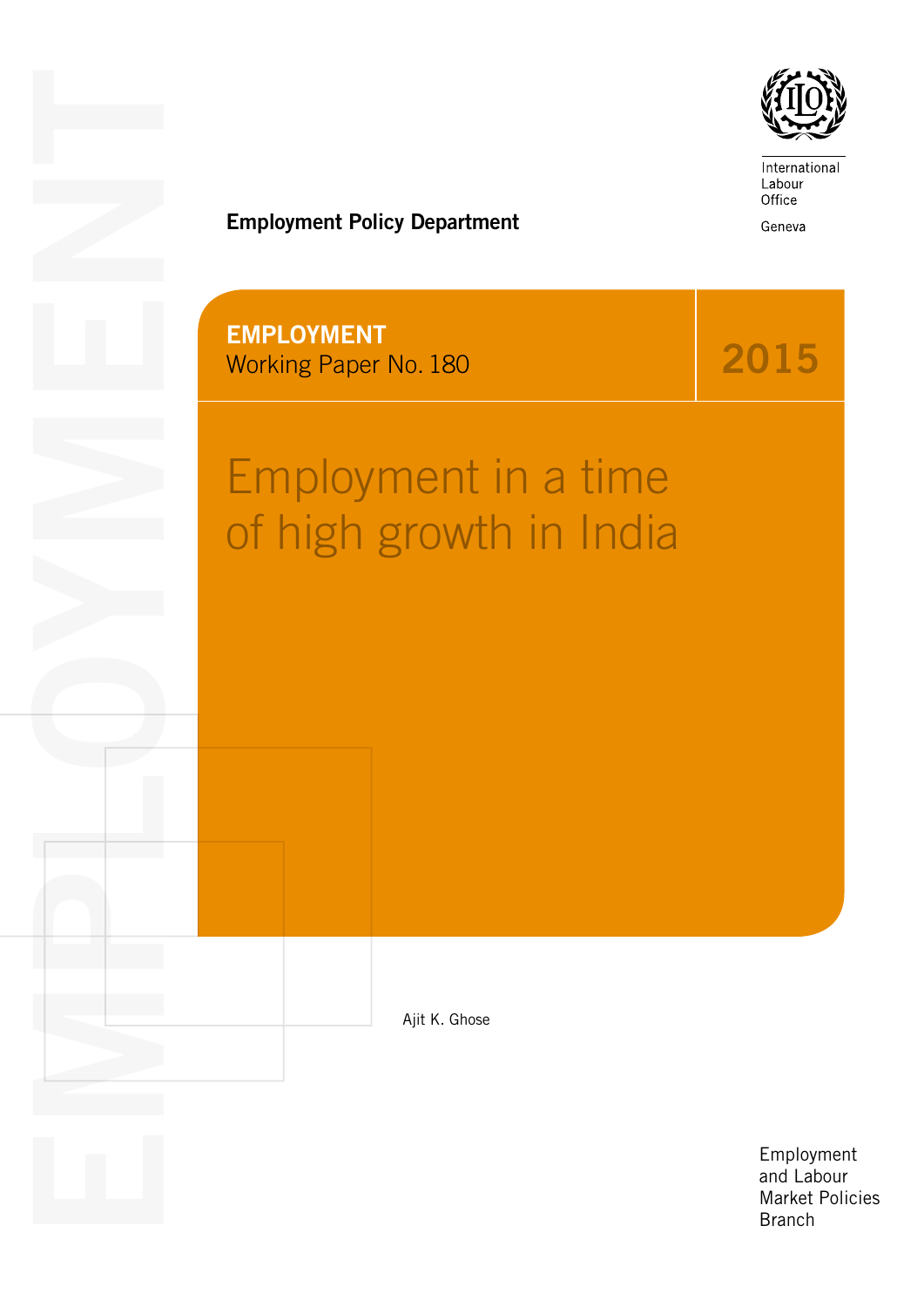

International Labour Office Geneva

**Employment Policy Department EMPLOYMENT Working Paper No. 180**

**2015**

## **Employment in a time of high growth in India**

Ajit K. Ghose

Employment and Labour Market Policies Branch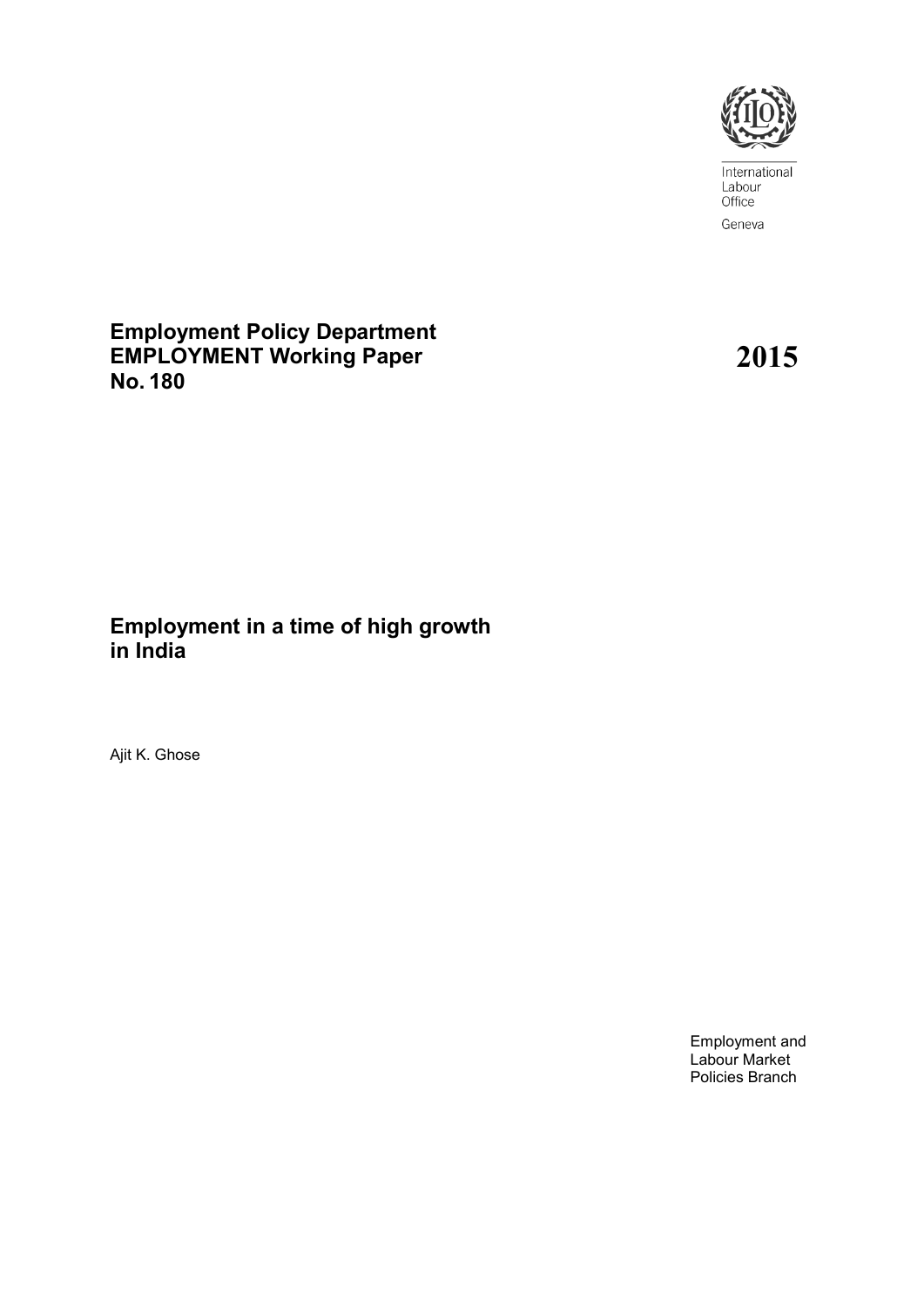Copyright © International Labour Organization 2015 First published 2015

Publications of the International Labour Office enjoy copyright under Protocol 2 of the Universal Copyright Convention. Nevertheless, short excerpts from them may be reproduced without authorization, on condition that the source is indicated. For rights of reproduction or translation, application should be made to ILO Publications (Rights and Permissions), International Labour Office, CH-1211 Geneva 22, Switzerland, or by email: pubdroit@ilo.org. The International Labour Office welcomes such applications.

Libraries, institutions and other users registered with reproduction rights organizations may make copies in accordance with the licences issued to them for this purpose. Visit http://www.ifrro.org to find the reproduction rights organization in your country.

*ILO Cataloguing in Publication Data*

Ghose, Ajit K

Employment in a time of high growth in India / Ajit K. Ghose ; International Labour Office, Employment Policy Department, Employment and Labour Market Policies Branch. - Geneva: ILO, 2015 (Employment working paper ; No. 180)

ISSN 1999-2939 (print); ISSN 1999-2947 (web pdf)

International Labour Office. Employment and Labour Market Policies Branch.

employment / economic growth / labour force / dual economy / trend / India

13.01.3

Visit our website[: http://www.ilo.org/publns](http://www.ilo.org/publns)

The designations employed in ILO publications, which are in conformity with United Nations practice, and the presentation of material therein do not imply the expression of any opinion whatsoever on the part of the International Labour Office concerning the legal status of any country, area or territory or of its authorities, or concerning the delimitation of its frontiers.

The responsibility for opinions expressed in signed articles, studies and other contributions rests solely with their authors, and publication does not constitute an endorsement by the International Labour Office of the opinions expressed in them.

Reference to names of firms and commercial products and processes does not imply their endorsement by the International Labour Office, and any failure to mention a particular firm, commercial product or process is not a sign of disapproval.

ILO publications and electronic products can be obtained through major booksellers or ILO local offices in many countries, or direct from ILO Publications, International Labour Office, CH-1211 Geneva 22, Switzerland. Catalogues or lists of new publications are available free of charge from the above address, or by email:  $\text{pubvente}(a)$ ilo.org

Printed by the ILO Geneva, Switzerland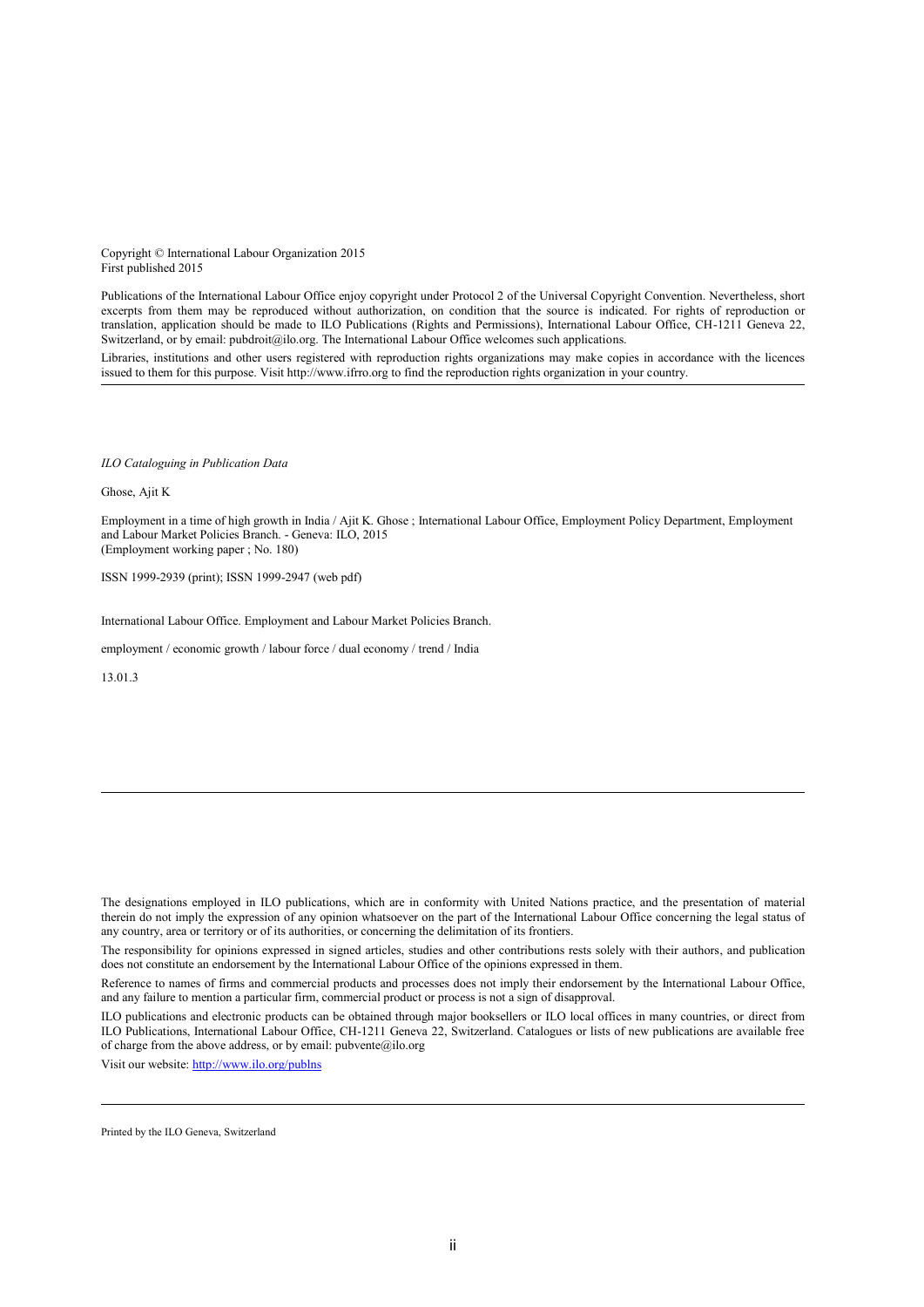## <span id="page-3-0"></span>**Preface**

The primary goal of the ILO is to work with member States towards achieving full and productive employment and decent work for all. This goal is elaborated in the ILO Declaration 2008 on *Social Justice for a Fair Globalization*, <sup>1</sup> which has been widely adopted by the international community. Comprehensive and integrated perspectives to achieve this goal are embedded in the Employment Policy Convention of 1964 (No. 122), the *Global Employment Agenda* (2003) and – in response to the 2008 global economic crisis – the *Global Jobs Pact* (2009) and the conclusions of the *Recurrent Discussion Reports on Employment* (2010 and 2014).

The Employment Policy Department (EMPLOYMENT) is engaged in global advocacy and in supporting member States in placing more and better jobs at the center of economic and social policies and growth and development strategies. Policy research and knowledge generation and dissemination are essential components of the Employment Policy Department's activities. The resulting publications include books, country policy reviews, policy and research briefs, and working papers.<sup>2</sup>

The *Employment Policy Working Paper* series is designed to disseminate the main findings of research on a broad range of topics undertaken by the branches of the Department. The working papers are intended to encourage the exchange of ideas and to stimulate debate. The views expressed within them are the responsibility of the authors and do not necessarily represent those of the ILO.

> Azita Berar Awad Director Employment Policy Department

<sup>&</sup>lt;sup>1</sup> See http://www.ilo.org/public/english/bureau/dgo/download/dg\_announce\_en.pdf

<sup>&</sup>lt;sup>2</sup> See http://www.ilo.org/employment.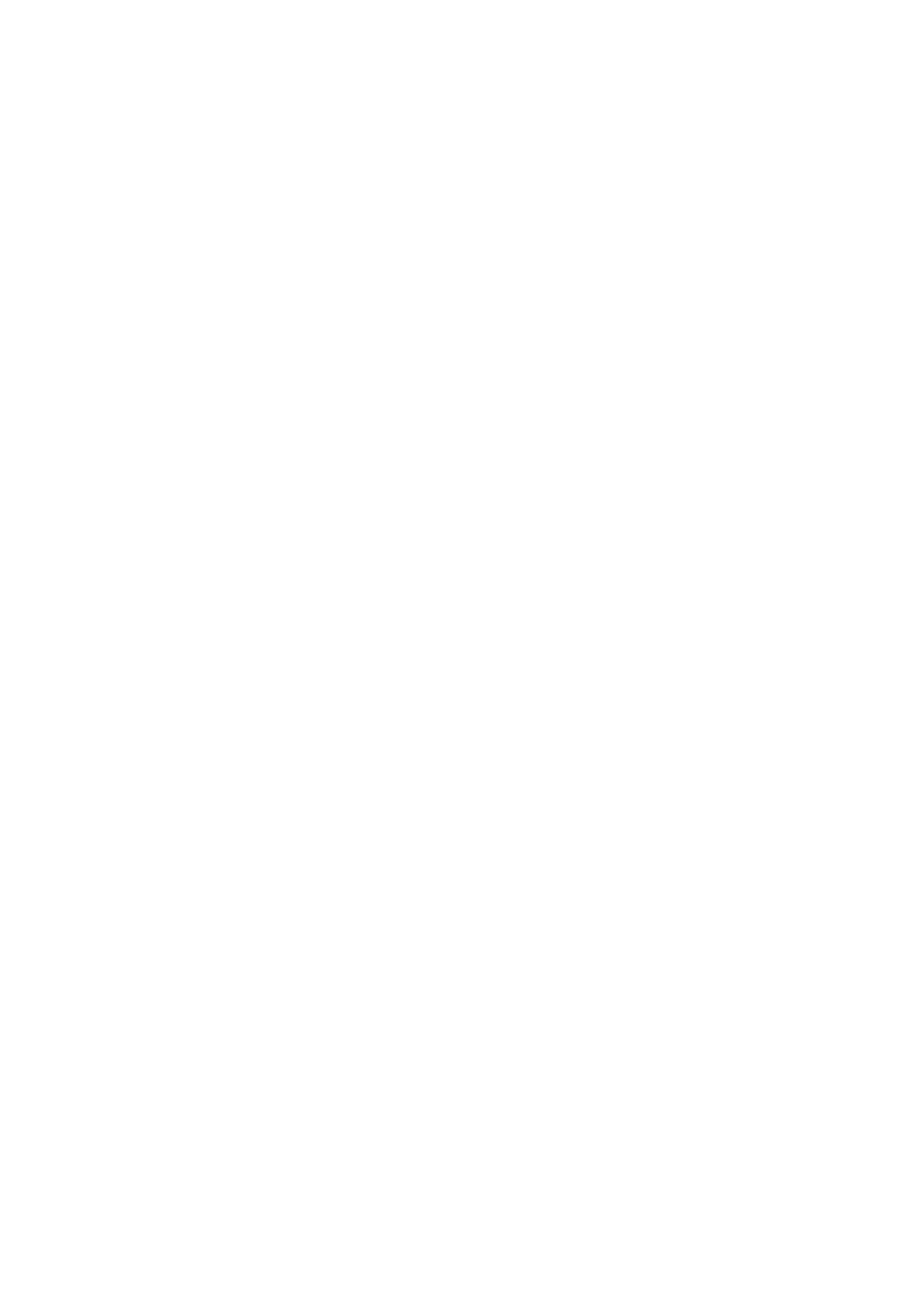## <span id="page-5-0"></span>**Foreword**

The rapid economic growth that India has witnessed over the last three and half decades, and especially during the last decade and a half, has undoubtedly had employment effects. We know that many different employment situations are compatible with high growth even in similar economies; therefore it is critical to explore the specific employment effects of this growth process in India. India is a typical large dual economy that is in transition. The indicators one needs in order to make an appropriate employment assessment in such cases are not directly available and need to be crafted out of existing data.

This paper attempts to do precisely that. It does so by first setting up the analytical foundations of a dual economy framework that is applicable to India; and then developing appropriate indicators out of national survey data to examine this change. In the course of discussion we get a clear economy wide picture of relevant employment categories with which to assess changes, including formal and regular employment, underemployment and informality.

The paper shows that changes in the structure of employment –the Lewis Process – over the period 1983-2012, show improvements but the nature of the looming employment challenge in the future is also considerable. In particular the paper shows in some detail that improvements in employment conditions were slow during the 1983-1999/00 period and fairly rapid during 1999/00-2011/12. It also shows very clearly why the employment challenge that India faces today is formidable; and why there is still a long way to go before the Lewis 'turning point' is reached.

> Iyantul Islam Chief Employment and Labour Market Policies Branch Employment Policy Department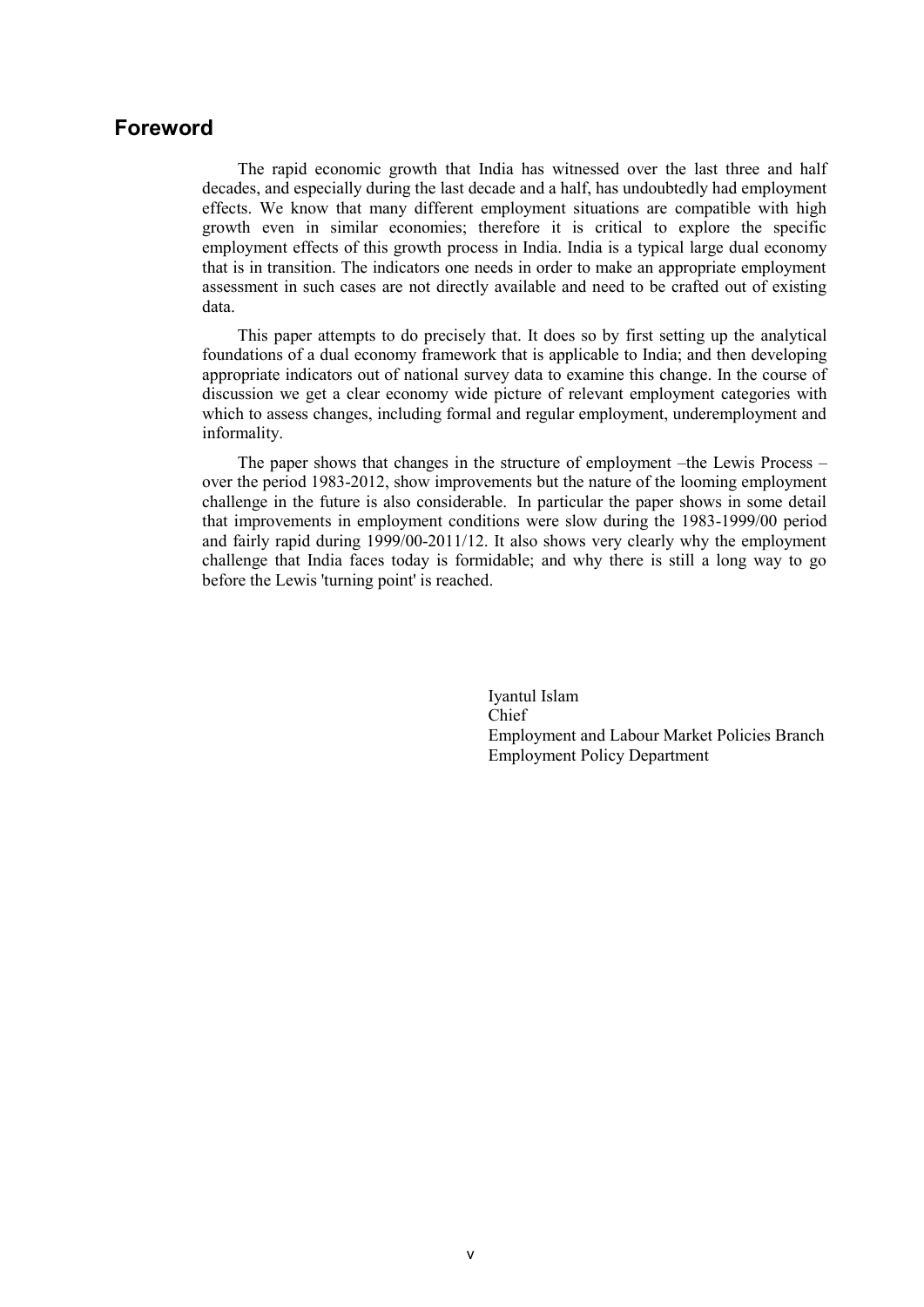## <span id="page-6-0"></span>**Acknowledgement**

The author is grateful to Abhishek Kumar who provided invaluable research assistance and to Nomaan Majid who provided very useful comments on an earlier draft.

Ajit K Ghose

Honorary Professor, Institute for Human Development (IHD), New Delhi.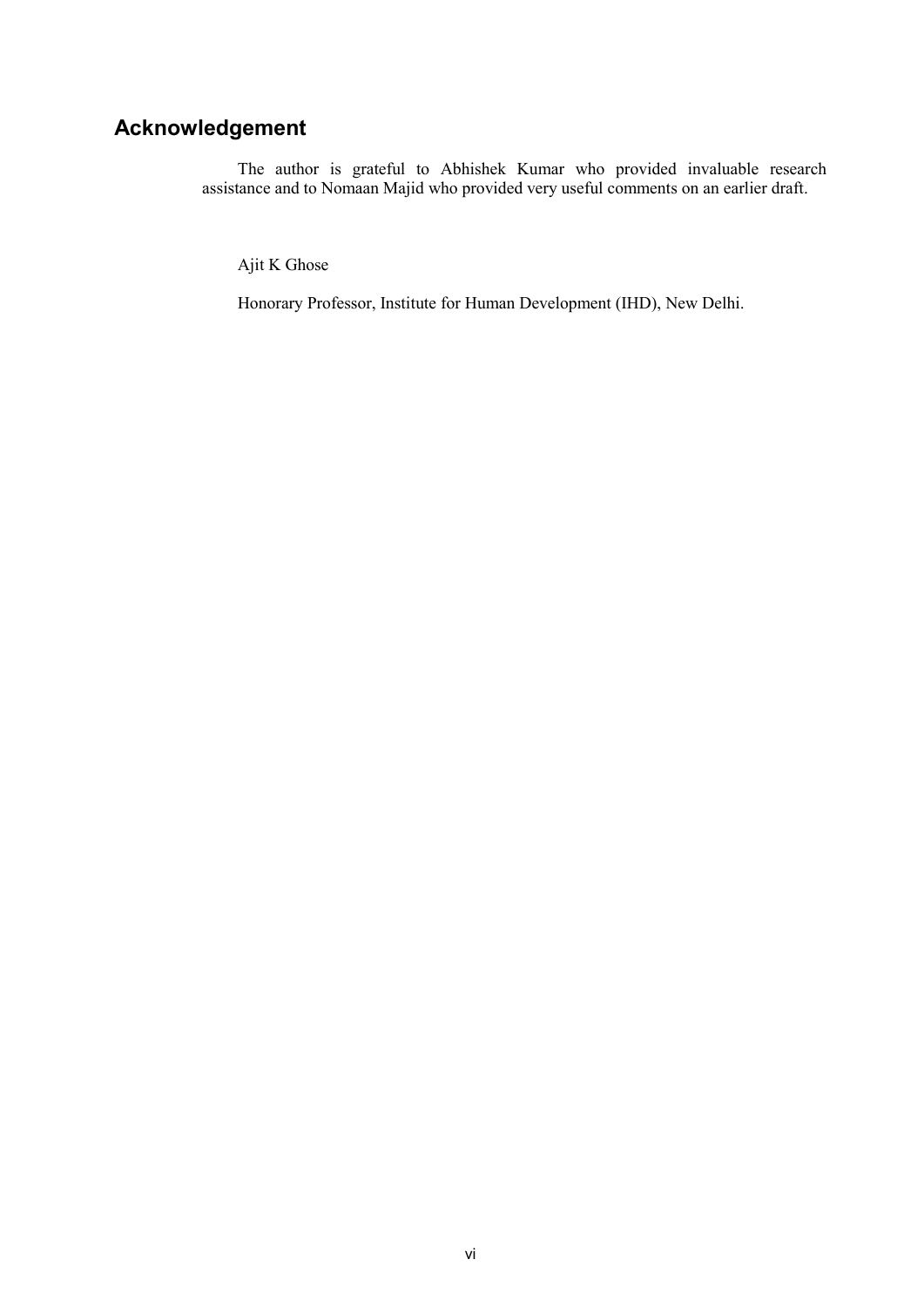## **Contents**

| 1.             |  |
|----------------|--|
| 2.             |  |
| 3 <sub>1</sub> |  |
| $\overline{4}$ |  |
|                |  |
|                |  |
|                |  |
| 5 <sub>1</sub> |  |
|                |  |
|                |  |

Page

## <span id="page-7-0"></span>**List of Tables**

| Table 5: Level of education and incidence of poverty, employed and unemployed (education:<br>average number of years of schooling; poverty: % population in households of workers) 10 |
|---------------------------------------------------------------------------------------------------------------------------------------------------------------------------------------|
|                                                                                                                                                                                       |
|                                                                                                                                                                                       |
|                                                                                                                                                                                       |
|                                                                                                                                                                                       |
|                                                                                                                                                                                       |
|                                                                                                                                                                                       |
|                                                                                                                                                                                       |
|                                                                                                                                                                                       |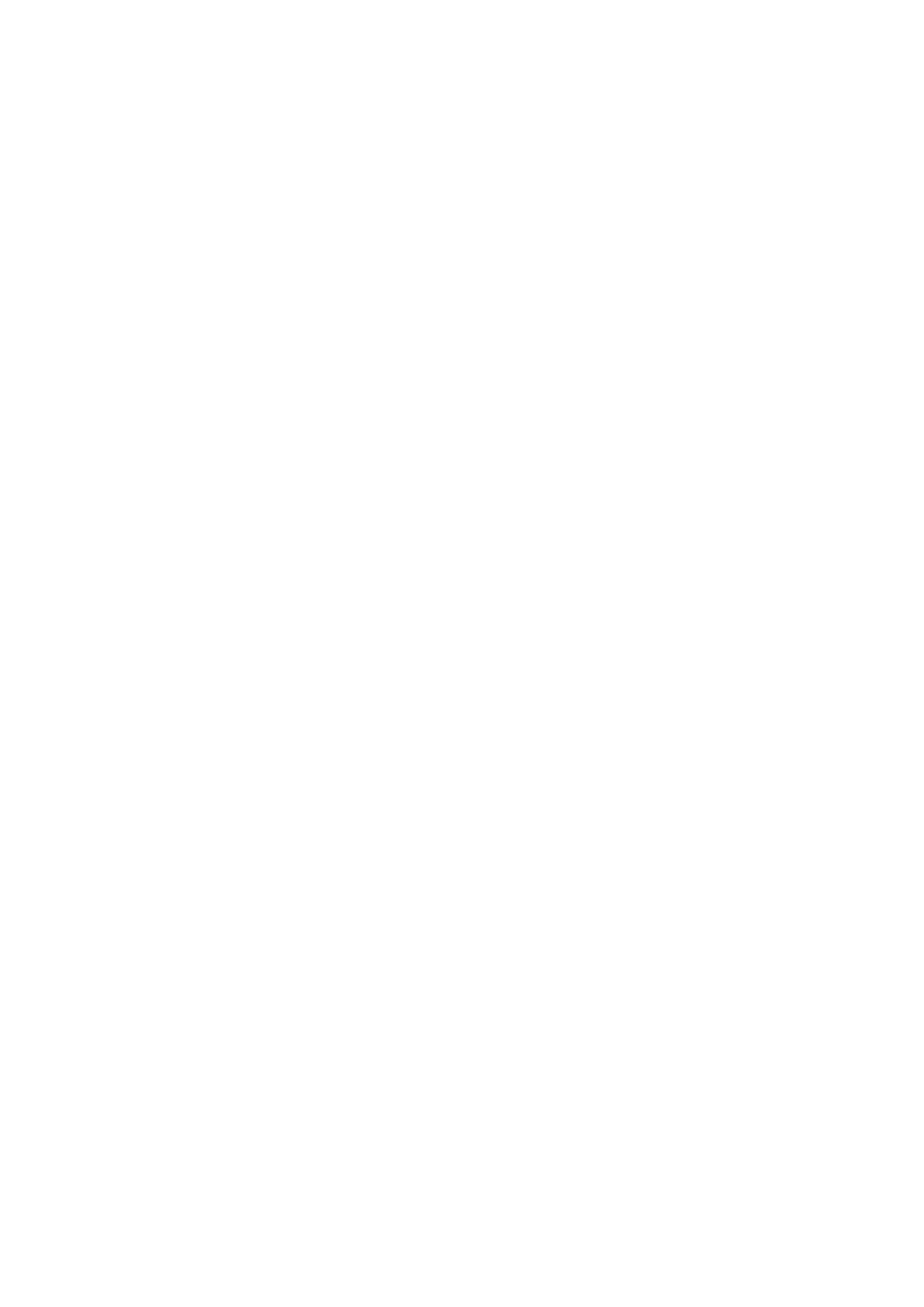## <span id="page-9-0"></span>**1. Introduction**

India has had rapid economic growth since the beginning of the 1980s. The long phase of so-called "Hindu" rate of growth ended around 1982 when there was significant growth acceleration. A second growth acceleration occurred in the early 1990s and then a third in the early 2000s. The period 2000-12 was a period of unprecedented high growth that elevated India's economy to the status of a major emerging economy. These are by now well-established facts; there is a large literature on growth accelerations in India. The data in Table 1 below just give a summary view.

#### <span id="page-9-1"></span>**Table 1: Growth of GDP**

|                 | (Average annual rate, %) |
|-----------------|--------------------------|
| 1950/51-1981/82 | 3.6                      |
| 1981/82-1993-94 | 5                        |
| 1993/94-1999/00 | 6.7                      |
| 1999/00-2011/12 | 7.2                      |

*Source:* Author's estimates based on data from Central Statistical Office, Ministry of Statistics and Programme Implementation, Government of India

The focus of this paper is not on economic growth but on the employment effects of economic growth. It seeks to empirically enquire whether and to what extent rapid economic growth improved the employment conditions in the country in the period since the early 1980s. This enquiry is not as straightforward as it might seem. For, in the 1980s (as indeed still today), India's economy could only be characterised as a dual economy with surplus labour. In this kind of an economy, the standard labour market indicators such as employment growth, unemployment rate and wage growth tell us very little about improvement or deterioration in employment conditions. We need quite different indicators, the identification of which requires analytical understanding of the characteristics of employment and of the growth process in a labour-surplus dual economy. This study, therefore, begins with a discussion of these characteristics.

Once the appropriate indicators are identified, we need to find their empirical measures. The available database on employment in India, happily, does allow us to find these measures. The principal source of information on employment is the National Sample Survey of Employment and Unemployment, which usually is conducted once in five years. This means, of course, that annual time-series data on labour force and employment are not available. On the other hand, these surveys are much richer in scope and coverage than the standard labour force surveys that are conducted in many countries of the world.

The paper is organised as follows. In section 2, an analytical description of the characteristics of employment and labour markets in a labour-surplus dual economy such as India's is provided and an appropriate method of empirical enquiry into changes in employment conditions over time is developed. In section 3, the database used for analysis in the paper is briefly described and the types of employment found in India's economy are defined. In section 4, certain broad features of and trends in employment and unemployment are examined, changes in the structure of employment – changes that we call the Lewis Process –- over the period 1983-2012 are analysed so as to assess the extent of improvement in employment conditions, and the nature of the looming employment challenge, characterised as the distance to be travelled to reach what we call the Lewis Turning Point, is considered. In the final section, the main conclusions are summarised.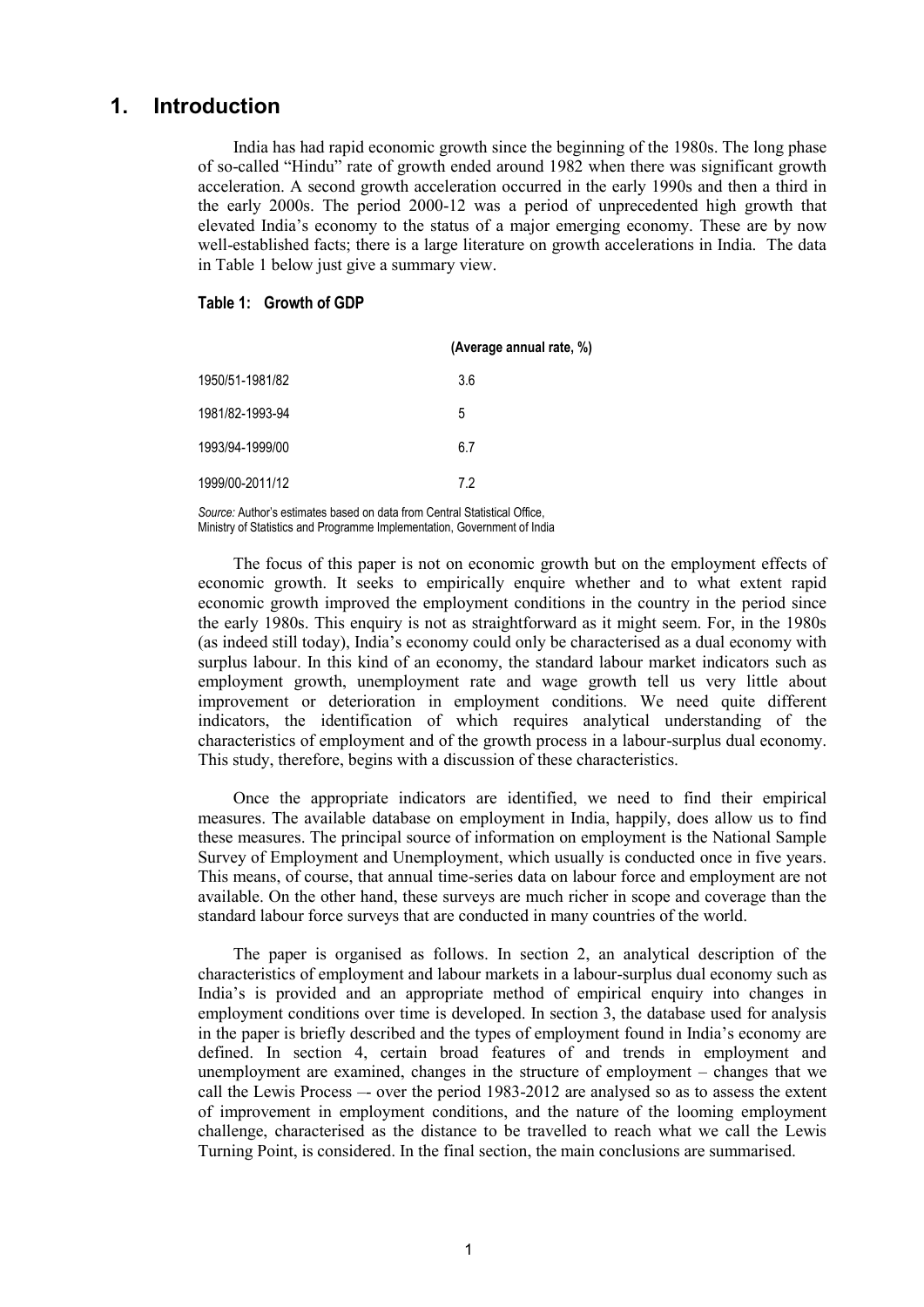## <span id="page-10-0"></span>**2. Employment and Labour Markets in a Labour-Surplus Dual Economy <sup>1</sup>**

A dual economy is composed of two distinct sectors – a modern or organised sector and a traditional or unorganised sector.<sup>2</sup> In the organised sector, which employs only a small proportion of the economy's labour force, employment is much like that found in developed countries; it is regular, full-time and wage-paid. Employees in the sector also often have entitlements to non-wage benefits including social security. Government regulations tend to have a determining influence on the determination of both wage and non-wage benefits. There also are trade unions in the sector and these engage in collective bargaining with the employers over entitlements to wage and non-wage benefits. The average labour-income (including wage and non-wage benefits) in the sector, not surprisingly, is much above what workers earn on average from employment outside the sector. Such high labour-incomes are sustainable because labour productivity in the sector is also much higher than in the unorganised part of the economy.<sup>3</sup>

In the unorganised sector, which employs the bulk of the economy's labour force, there is surplus labour, which means that the quantity of labour available for employment is much in excess of the quantity that is actually employed in production of goods and services. This surplus labour shows up not in unemployment of some workers but in underemployment of the employed (as well as in low participation in labour force). Selfemployment and casual wage employment are the dominant forms of employment in the sector. These forms of employment allow, indeed facilitate, work-sharing. *Ceteris paribus*, when the number of working members in a household increases, each individual worker works for less time than before and nobody is wholly unemployed. Similarly, when the number of workers seeking casual wage employment increases, each individual worker finds wage employment for less time than before and again nobody is wholly unemployed. It is this feasibility of work sharing that makes it possible for the unorganised sector to function as a reservoir of surplus labour, which means underemployment of the employed. It should also be said that the self-employed and the casual labourers do not constitute distinct, non-overlapping categories. It is quite normal for households to have both selfemployed persons and casual wage labourers. And normally self-employed persons work as casual wage employees some of the time just as normally casual wage employees work as self-employed persons some of the time.

Given this setting, the standard indicators of employment and labour markets are not just inadequate but can be misleading. Because institutionalised social security is available only to a tiny section of the workers employed in the organised sector, the vast majority must work to survive even if the work they can find is not full-time and generates only below-subsistence income. Given the high wage and non-wage benefits associated with jobs in the organised sector, most people would obviously prefer to have jobs in that sector but only a few actually manage to find them. Those who do not find work in the organised sector can find it in the unorganised sector where, given the dominant systems of employment, additional workers can always be accommodated through increased work sharing.

A first implication is that unemployment is an option only for a few who belong to relatively well-off households and would rather wait for "appropriate" jobs in the organised sector to turn up. Thus the unemployment rate (as it is usually measured) reflects the extent of queuing for jobs in the organised sector and not the extent of excess supply of labour in

<u>.</u>

<sup>&</sup>lt;sup>1</sup> This section draws on Ghose (2012).

 $2$  It was Lewis (1954) who provided the first clear conceptualisation of a dual economy.

<sup>&</sup>lt;sup>3</sup> In the organised sector, capital and modern technology are in use while, in the unorganised sector, traditional technology and little capital are in use.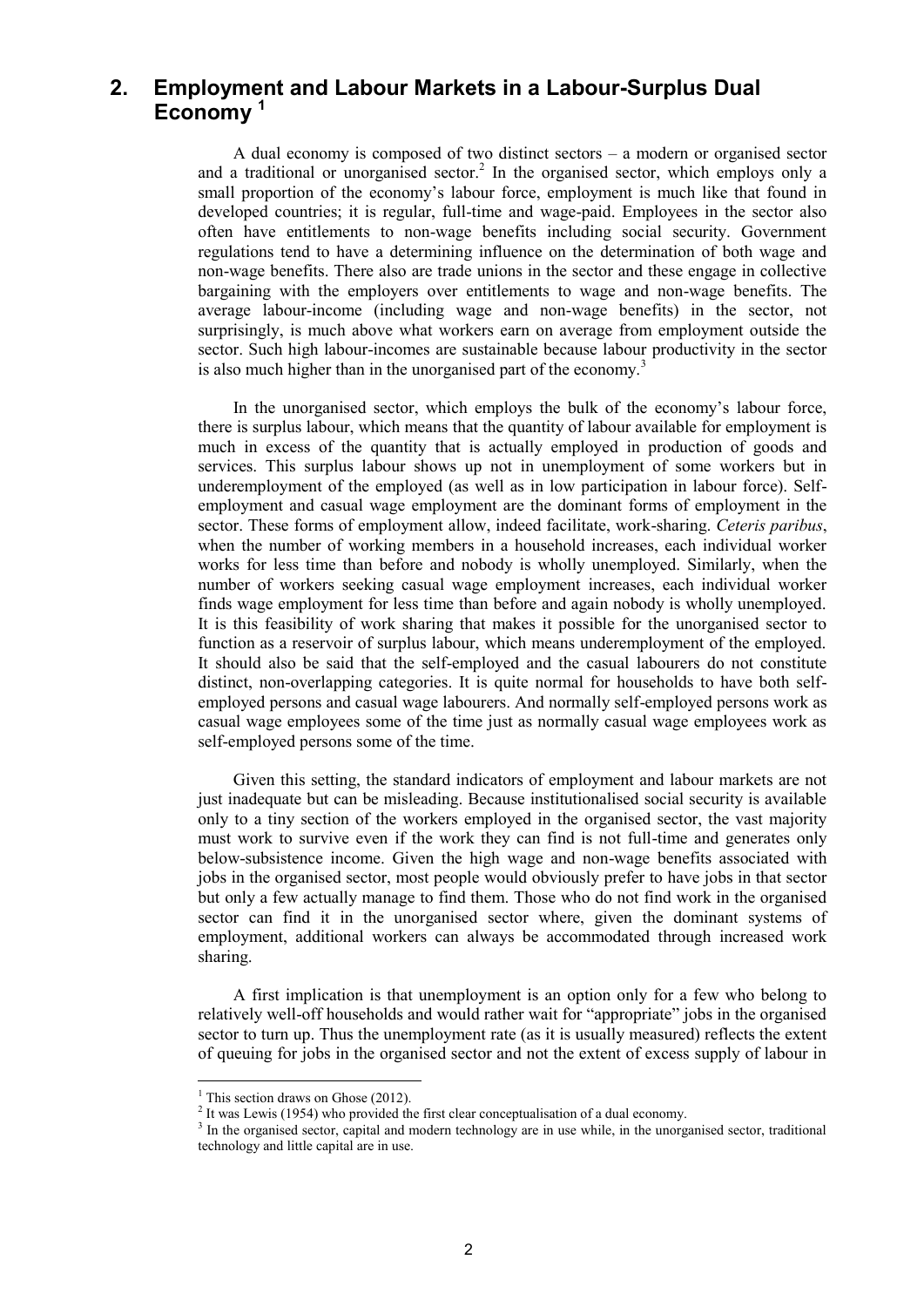the economy. In other words, the rate of unemployment – an important indicator of labour market conditions in the developed world – gives very little information about the labour market conditions in India (as indeed in many other developing countries).

A second implication is that, outside the organised sector, employment growth can be a pure consequence of labour force growth and, as such, is not a reliable indicator of growth of labour demand. Growth in the number of persons in employment in the unorganised sector may mean nothing more than growth of underemployment. The same can be said about employment growth in the economy as a whole, given that the vast majority of the workers actually work in the unorganised sector. Thus employment growth in the economy is not really distinct from labour force growth.

Finally, there obviously is no single integrated labour market. Instead, there are two markets in wage labour, neither of which is ever in equilibrium. In the case of the organised sector, labour supply is virtually unlimited because most workers from outside the sector would strongly prefer employment there. In the unorganised sector, which is a reservoir of surplus labour, there is perennial excess supply in the market for casual labour, which is reflected in underemployment of the casual labourers. On any given day, there are more workers seeking work than employers are seeking to hire. But because the hiring is on a daily basis, the same workers are not without work every day; this is how sharing of the available wage-paid work occurs in practice.<sup>4</sup>

So wages cannot be determined through demand-supply equilibrium and must be exogenously given. In the organised sector, the wage is fixed by government regulations and collective bargaining. In the unorganised sector, the daily wage for casual labour is fixed with reference to output per worker in self-employment. This point needs elaboration. In the unorganised sector, self-employment is the fall-back position for casual wage employees and casual wage employment is the fall-back position for self-employed persons. So income per worker from self-employment (which, for simplicity, can be taken to be the same as output per worker) over a production period should equal income per worker from casual wage employment over the same period. This condition provides the basis for determination of the daily wage for casual labour. Now, the income of a casual wage-worker over a period depends on two things: the daily wage rate and the probability of finding employment on any given day. Thus the wage rate can assume an arbitrary value because the probability of finding employment can vary to equalise the income of the casual wage-worker with that of the self-employed. If the wage rate is such that the income of the casual worker is higher than that of the self-employed, some of the self-employed will seek casual wage employment, thereby lowering the probability of finding employment for all casual workers. If the wage rate is such that the income of the casual worker is lower than that of the self-employed, some of the casual workers will move into self-employment, thereby increasing the probability of finding employment for the remaining casual workers.<sup>5</sup>

So a rise (decline) in the casual wage rate does not indicate growing tightness (slackness) in the labour market; what is exogenously fixed can change exogenously (as a consequence of social movements, for example). But so long as the output per worker in self-employment remains constant, a rise (fall) in the casual wage rate cannot alter the average earning of casual workers over the production period. For, a rise in the casual wage rate then increases underemployment because some of the self-employed now seek casual wage employment. Similarly, a decline in the casual wage rate lowers underemployment

<sup>&</sup>lt;sup>4</sup> It is worth noting that perennial excess supply is actually necessary for a market in casual labour to function. For, employers must know that they can hire workers whenever they want to. When the excess supply disappears, casual labour system itself will disappear.

 $5$  See Ghose (2012) for a more rigorous formulation of the argument.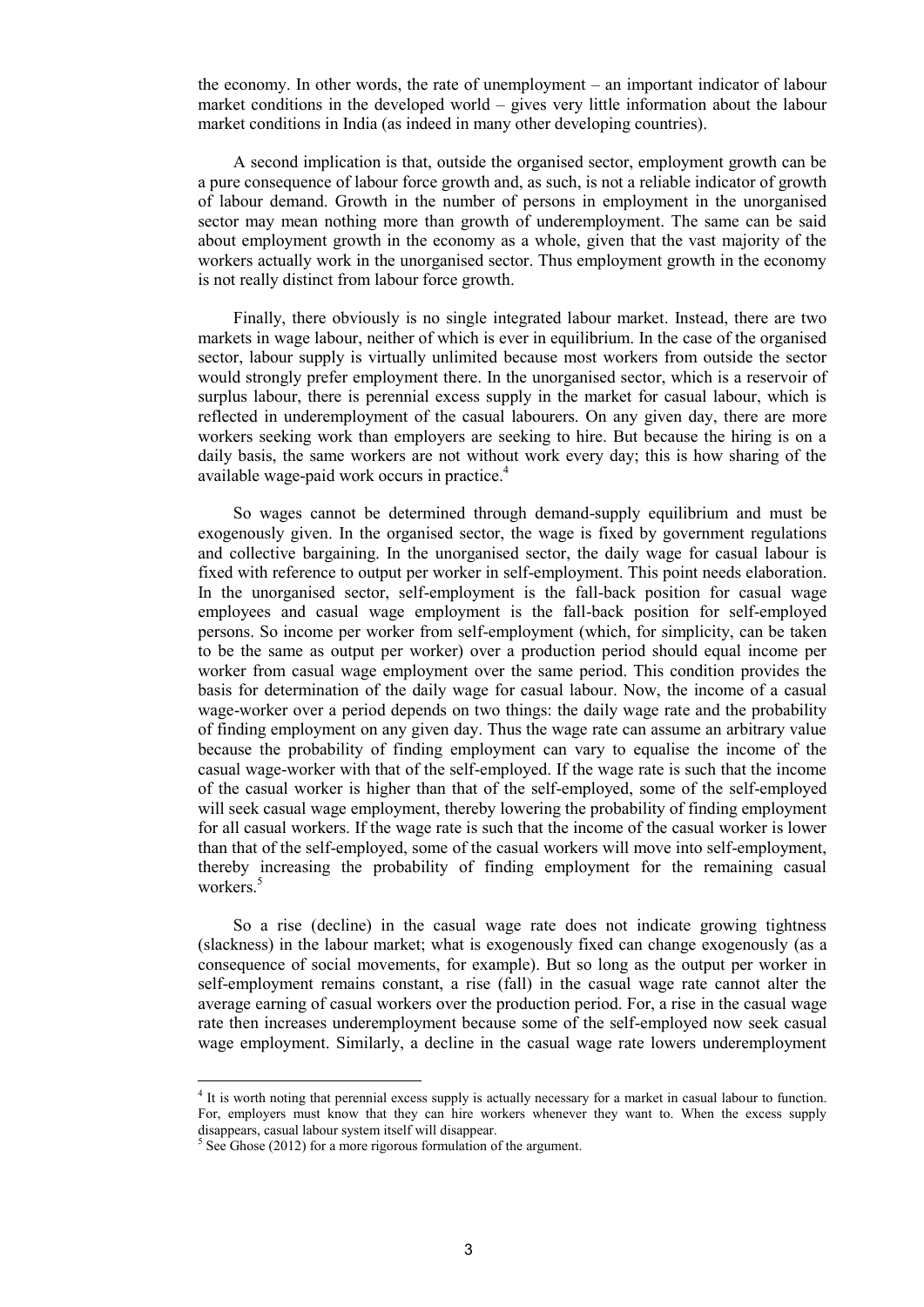because some of the casual workers move to self-employment. On the other hand, when output per worker in self-employment rises (falls), either the wage rises (falls) while underemployment remains stable or underemployment falls (rises) while the wage remains stable or a rise (decline) in the wage combines with a decline (rise) in underemployment; in all cases, the average earning of casual labourers over the production period rises (falls).

It should be clear why, in the context of India's economy, the standard indicators – time-trends in unemployment, employment and wages - cannot tell us if employment conditions have been improving or deteriorating. Increased unemployment indicates a longer queue for jobs in the organised sector, which implies a mismatch between employment growth in the organised sector and growth in the incidence of well-off households. Increased employment, on the other hand, could simply mean a larger labour force. And wage changes do not unambiguously indicate growing slackness or tightness in labour markets.

What, then, indicates improvement or deterioration in employment conditions? The answer is: the process of change in employment structure, a process we can call the Lewis Process.<sup>6</sup> Economic growth in a dual economy is led by the modern or organised sector, which is where entrepreneurs, who undertake saving and investment, are to be found. This growth is associated with increased employment in the organised sector and hence with movement of workers from the unorganised to the organised sector. Since both productivity and labour-income are much higher in the organised sector, such movement means improvement in overall employment conditions in the economy provided that output per worker in the unorganised sector does not decline. Thus one important indicator of change in employment conditions is the rate of growth of employment in the organised sector in relation to the rate of growth of labour force in the economy. When the former is faster than the latter, some workers move from employment in the unorganised sector to employment in the organised sector; the Lewis Process is in motion.

But the Lewis Process is associated with improving employment conditions only if output per worker in the unorganised sector is not declining. For, declining output per worker means growing underemployment and dwindling incomes for both the selfemployed and the casual workers who constitute the bulk of the workforce. Now, so long as there is surplus labour (i.e., underemployment) in the unorganised sector, movement of some workers to the organised sector does not reduce the quantity of labour actually employed in the unorganised sector so that output cannot decline. But this does not guarantee stability of output per worker when the labour force growth in the economy is high, which typically is the case. Even while the Lewis Process is on, the rate of growth of workforce in the unorganised sector remains positive and often high. So output in the unorganised sector must actually increase at least at the same rate as the workforce if output per worker is not to decline. We must, therefore, consider a second indicator: output per worker in the unorganised sector.

Overall employment conditions can be said to be unambiguously improving if (i) the Lewis Process – a process of movement of workers from the unorganised to the organised sector - is at work, and (ii) the output per worker in the unorganised sector is at least stable,

<u>.</u>

 $6$  The idea is derived from Lewis (1954). We should state here that employment structure can also be defined as industrial distribution of the workforce. This is how Kuznets (1957) had viewed it. Change in employment structure indicative of improvement in employment conditions then involves movement of workers from agriculture to industry and services; we can call this Kuznets Process. This Kuznets Process is not unrelated to what we have called the Lewis Process. For, typically, agriculture is the core of the traditional or unorganised sector while industry and services constitute the core of the modern or organised sector. However, there also are traditional industry and services and much of the observed movement of workers from agriculture to industry and services tends to be movement from agriculture to traditional industry and services, which does not unambiguously imply improvement in employment conditions.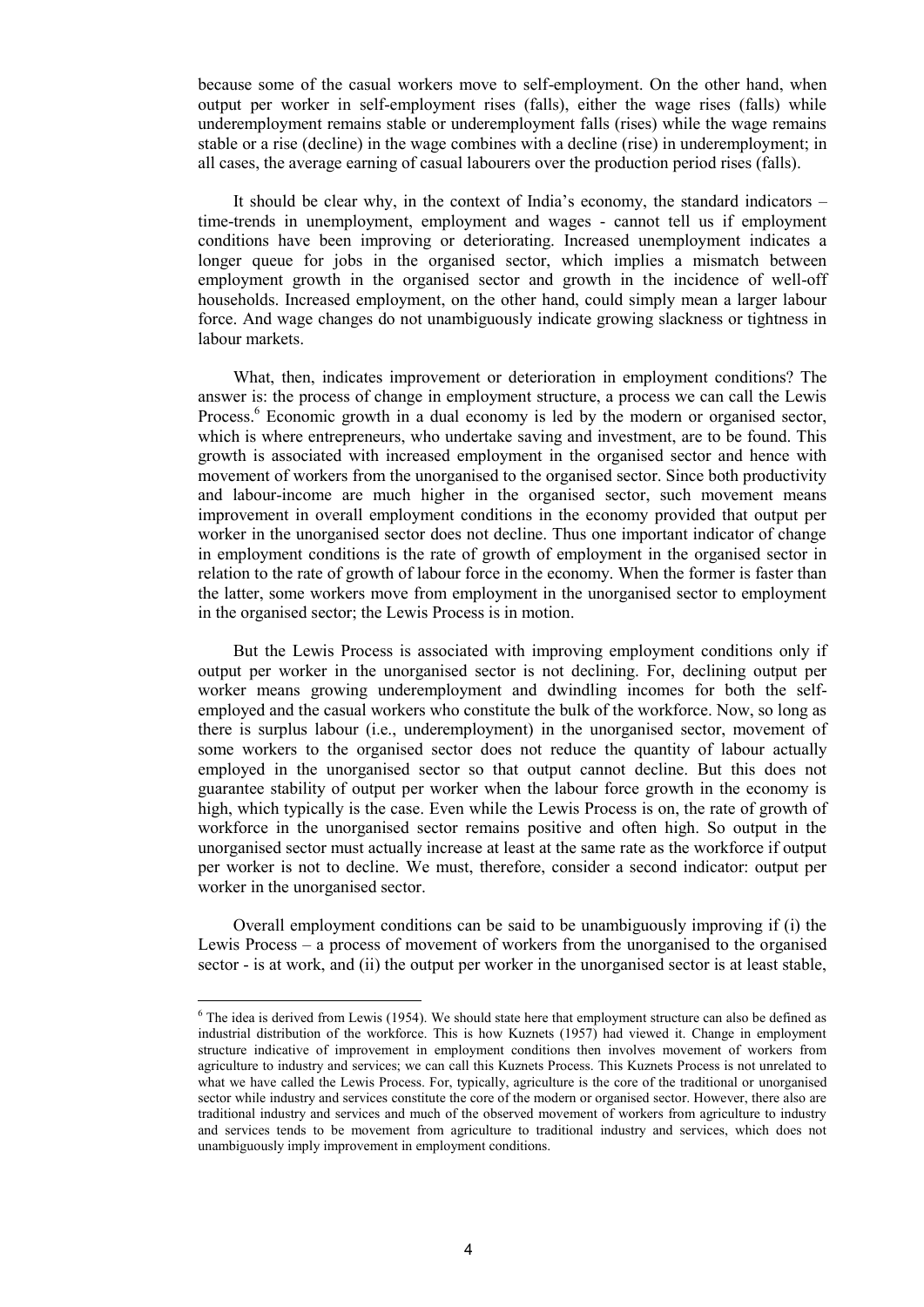if not growing. By the same reasoning, overall employment conditions can be said to be unambiguously deteriorating if (i) there is no Lewis Process at work, and (ii) the output per worker in the unorganised sector is also declining. Change in employment conditions is ambiguous when one of the indicators shows positive change while the other shows negative change.

Simultaneous positive changes in these two indicators remain relevant till the Lewis Turning Point, to which uninterrupted Lewis Process must lead, has been reached.<sup>7</sup> The Lewis Turning Point is the point at which there is no longer any surplus labour or underemployment left in the unorganised sector. This, in other words, is the point of full employment in a dual economy; from this point onwards, any movement of workers from the unorganised to the organised sector would necessarily reduce the quantity of labour employed in the unorganised sector (which would increase the output per worker there because of the operation of the law of diminishing returns). Hence positive change in one of the two indicators would suffice to indicate unambiguous improvement in employment conditions. Since the Lewis Turning point does not mean the end of dualism, however, the Lewis Process does not end at this point. Movement of workers from the unorganised to the organised sector continues until labour-incomes and productivity in the two sectors get equalised. At that point, the unorganised sector in effect disappears and the dual economy is transformed into a single-sector integrated economy.

<u>.</u>

 $<sup>7</sup>$  The idea of Lewis Turning Point is also derived from Lewis (1954).</sup>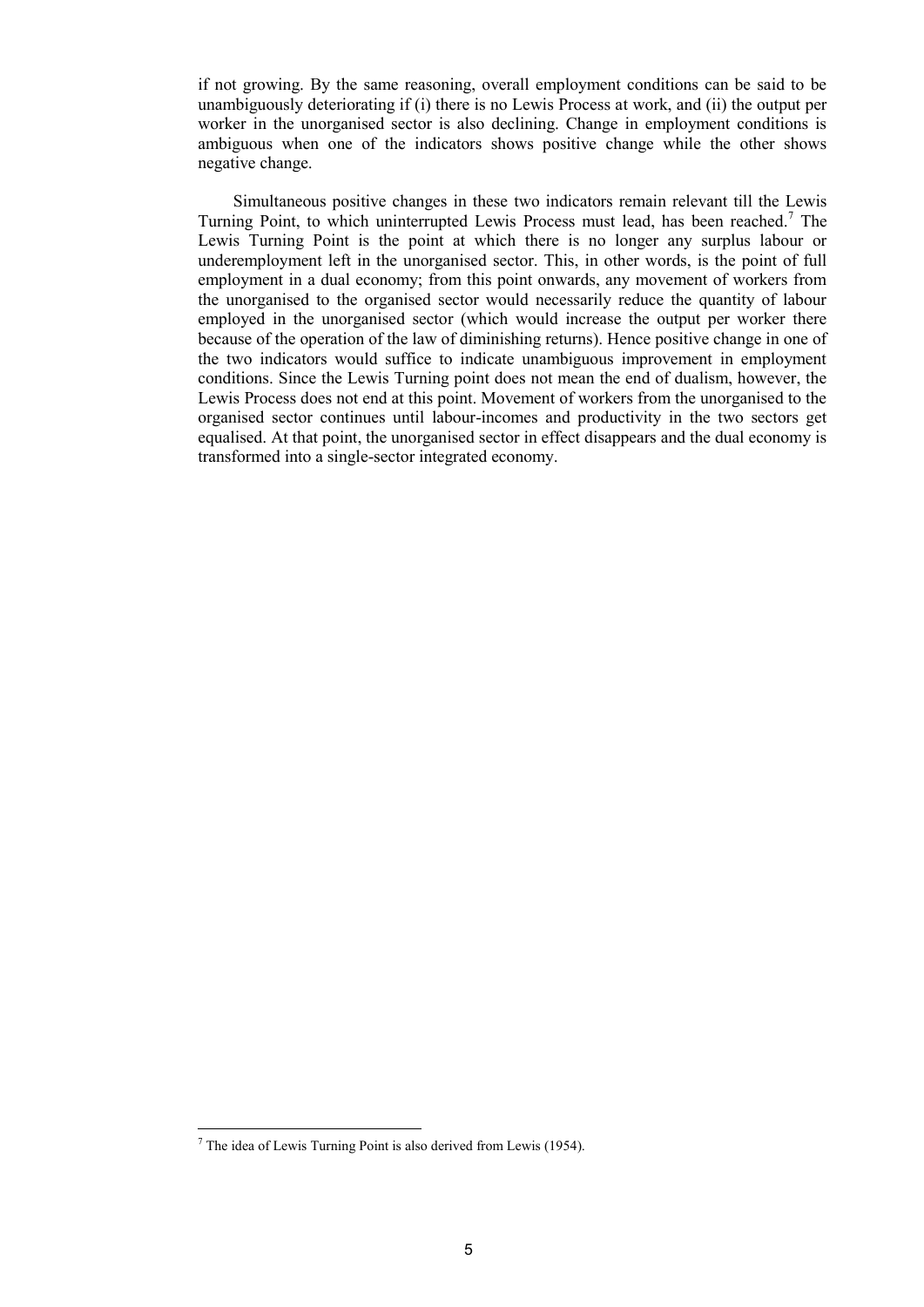## <span id="page-14-0"></span>**3. The Database**

1

The main source of data on employment conditions in India is the National Sample Survey of Employment and Unemployment conducted by the National Sample Survey Office (NSSO).<sup>8</sup> These NSSO surveys have been conducted every five years since 1972-73 except for a special round that was conducted in 2011-12. Each of the surveys is carried out over a period of twelve months, usually from July to June; exceptionally, the survey of 1983 covered the twelve months from January to December.

NSSO surveys use three reference periods - a year, a week and each half-day of a week – and define four types of activity status. The Usual Principal Status or UPS of a person (employed, unemployed or out of the labour force) refers to the activity – economically gainful work or seeking/available for gainful work or neither seeking nor available for gainful work – in which he/she engaged for the major part of the year preceding the date of survey. Some of the persons classified as unemployed or out of the labour force according to UPS, however, may have sought and engaged in economically gainful work only for a minor part of the reference year; those who did so for at least 30 days are regarded as employed according to Usual Subsidiary Status or USS. Persons considered employed either according to UPS or according to USS are regarded as employed according to Usual Status or US. Persons who are unemployed according to UPS and are not employed according to USS are regarded as unemployed according to US. And persons who are out of the labour force according to UPS and are not employed according to USS are out of the labour force according to US.

A person is regarded as employed according to Current Weekly Status (CWS) if he/she engaged in gainful work for even one hour during the week preceding the date of survey and as unemployed if he/she did not work but was seeking or available for gainful work for even an hour. All the rest are regarded as out of the labour force.<sup>9</sup>

Current Daily Status (CDS) of a person is determined for each of the fourteen halfdays of the week preceding the date of survey. A person is regarded as employed for a halfday if he/she engaged in gainful work for 1-4 hours. Similarly, a person is regarded as unemployed for a half-day if he/she had no gainful work but was seeking or available for such work for 1-4 hours. All persons other than those identified as employed or unemployed for a half-day are regarded as out of the labour force for a half-day. We should note that the same person can be out of the labour force for one half of a day and employed or unemployed for the other half. What is being enumerated is not the number of persons in employment but the number of half-days of all persons (which can easily be converted into number of days) that is either being employed or remaining unemployed or remaining unavailable for employment in the reference week.

In this paper, we focus mainly on working-age (15-59 years) persons who are judged to be in the labour force according to UPS in analysing evolution of employment conditions during 1983-2012 though we do examine, to begin with, some basic information on employment/unemployment of persons in all age-groups and according to both UPS and USS. As we shall see, the working-age persons in labour force according to UPS are the core workers and evolution of employment conditions in the economy is best seen from the evolution of employment conditions of these core workers. We should add that while, for the most part, we confine attention to the core workers, we consider not just their usual

<sup>&</sup>lt;sup>8</sup> This is part of the Ministry of Statistics and Programme Implementation, Government of India.

<sup>9</sup> Incidentally, these are the definitions used in the labour force surveys conducted in most countries of the world.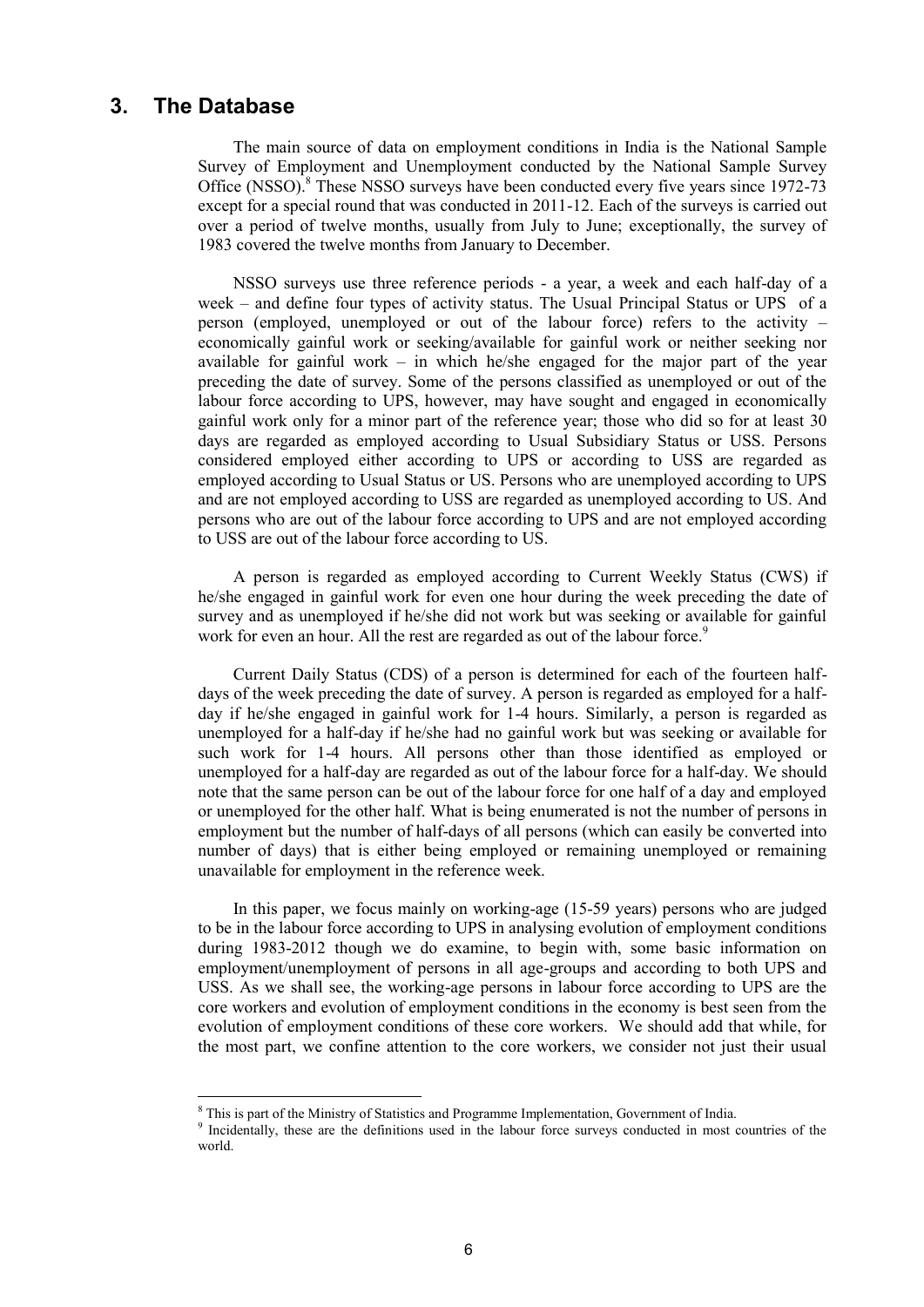principal activities but also their current daily activities. This allows us to look deeper into their employment conditions.

A well-known limitation of the NSSO surveys is that they tend to underestimate the total population in the country in varying degrees. This leads to underestimation of all absolute numbers and the degree of underestimation naturally varies across surveys. Hence the common practice adopted by researchers is to use the proportions (participation, employment and unemployment rates; industrial distribution; and so on) generated by the NSSO surveys together with estimates of population available from the Office of the Registrar General and Census Commissioner (Government of India) to estimate the absolute numbers. This is the method that we also employ.

Data available from the NSSO surveys for all years allow us to define the following categories of employed workers: regular employees, casual employees and self-employed persons. Regular workers are those who are employed by enterprises or households on a long-term basis and are paid a salary at regular intervals (each month, for example). Casual employees are hired on a daily basis and are paid a daily wage. The self-employed are composed of three sub-categories: employers, who work in their own household enterprises but also hire workers on a regular basis; own account workers, who work in their own household enterprises and do not use much hired labour; and unpaid family workers, who are working members of households of employers and own account workers, work in those household enterprises and do not receive wages but share in the incomes from the enterprises.

Starting from the survey round conducted in 1999-00, certain new questions relating to workplace and access to institutionalized social security were added to the survey questionnaire so that somewhat more detailed information is available for the period since 1999-00 than had been available for the years preceding 1999-00. Thus, for the period since 1999-00, we can distinguish between employment in the organised sector and that in the unorganised sector. The organised sector is defined to include all government and public sector establishments, all private corporate sector establishments and those of private noncorporate sector establishments that employ at least ten regular employees (this is a standard definition widely used in India). The unorganised sector is the rest of the economy. For the period since 1999-2000, we can define employment of different types that are found in organised and unorganised sectors. We can also define two sub-categories of regular employees: regular-formal employees - those who hold regular jobs in the organised sector, which entitle them to some variety of institutionalised social security; and regular-informal employees - those who hold regular jobs in either organised or unorganised sector but have no access to any kind of institutional social security.

As the focus of our analysis in this paper is on long-term evolution of employment conditions rather than on short-term fluctuations, we use the data from four of the NSSO surveys relating to the years 1983, 1993-94, 1999-00 and 2011-12. It will be noticed that the three periods that these data allow us to focus on represent three phases of economic growth; the period 1999/00-2011/12 witnessed faster growth than the period 1993/94- 1999/00, which in turn witnessed faster growth than the period 1983-1993/94.

The data on output used in the paper are from national accounts statistics produce by the Central Statistical Office  $(CSO)$ .<sup>10</sup> Starting in 1981, the CSO has been producing statistics on Net Domestic Product and Factor Incomes separately for the organised and the unorganised parts of the economy. Organised and unorganised sectors are defined in exactly the same way as we have defined above. Hence these data on output can legitimately be used together with the data on employment produced by the NSSO surveys.

<u>.</u>

<sup>&</sup>lt;sup>10</sup> This also is a part of the Ministry of Statistics and Programme Implementation, Government of India.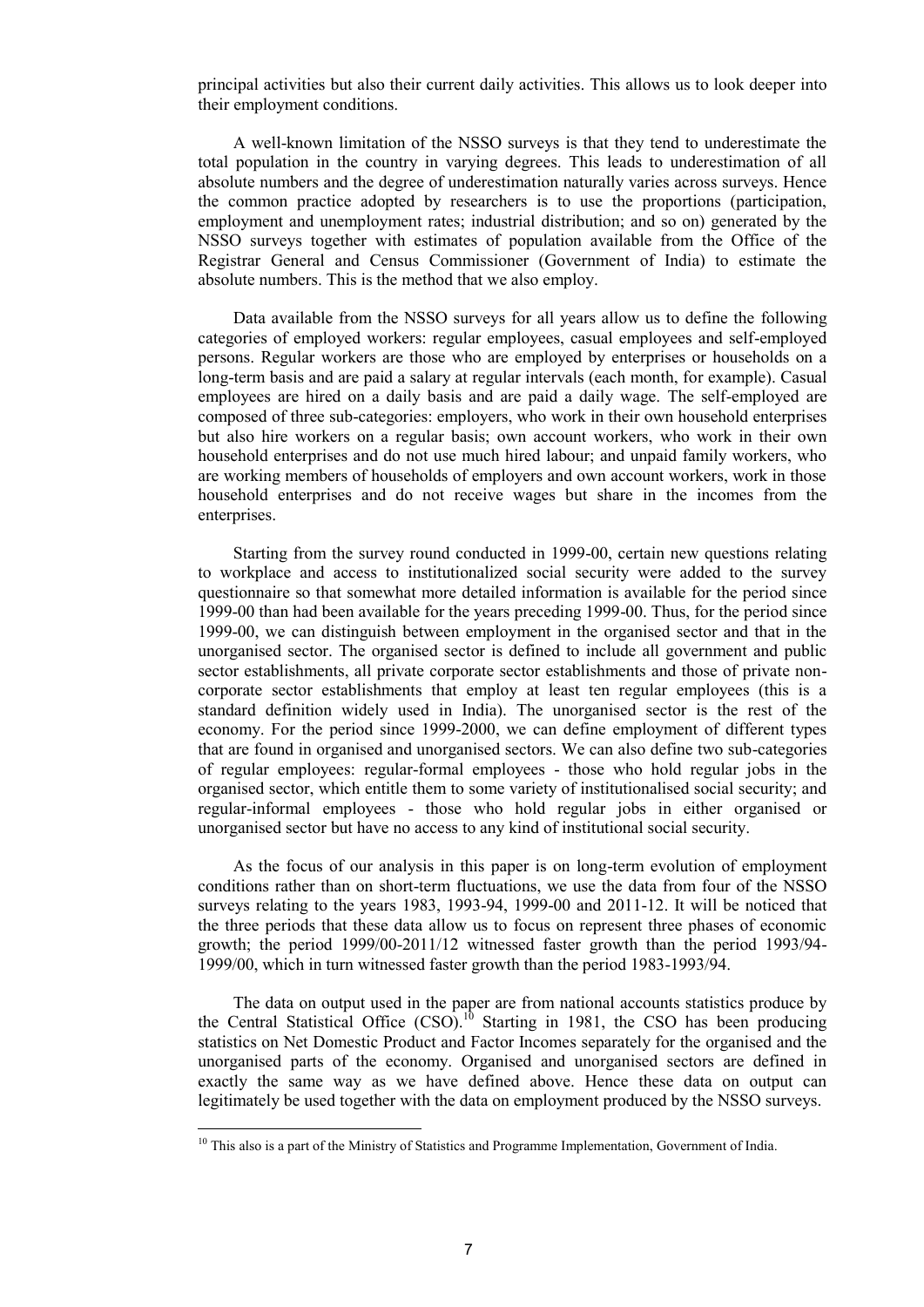## <span id="page-16-0"></span>**4. Evolution of Employment Conditions**

#### <span id="page-16-1"></span>**Some Preliminaries**

We begin by examining certain broad features of and trends in employment and unemployment. The data in Table 1 confirm what we have already suggested: in the context of India's economy (as indeed in any dual economy with surplus labour), employment growth simply reflects labour force growth and hence is no different from the latter. The data also show certain other features of employment that are worth noting. First, labour force growth has been decelerating and this is reflected in decelerating employment growth, which does not imply decelerating growth of demand for labour in the economy. The significant fact here is the decelerating labour force growth, which can be seen as an interesting topic of enquiry. Second, the incidence of child labour has been declining; this is seen from the fact that the growth of workers in all age-groups has been lower than the growth of workers in the age-group (14+) in all three periods. Third, the growth of workers in age-group  $(59+)$  has been the same as that of workers in the age-group  $(15-59)$ ; this is seen from the fact that the growth of workers in the age-group (14+) has been exactly the same as that of workers in age-group (15-59).

#### <span id="page-16-2"></span>**Table 2: Growth of labour force and employment**

| (UPS)                    | Average annual growth (%) |          |          |
|--------------------------|---------------------------|----------|----------|
|                          | 1983-                     | 1993/94- | 1999/00- |
|                          | 1993/94                   | 1999/00  | 2011/12  |
| Labour force, age: 15-59 | 2.4                       | 1.8      | 1.5      |
| Employment, age: 15-59   | 2.4                       | 1.8      | 1.5      |
| Labour force, age: 14+   | 2.4                       | 1.8      | 1.5      |
| Employment, age: 14+     | 2.4                       | 1.8      | 1.5      |
| Labour force, age: 4+    | 2.1                       | 1.7      | 1.4      |
| Employment, age: 4+      | 2.1                       | 1.6      | 1.4      |

*Source*: Author's estimates based on unit level data from NSSO surveys of employment and unemployment. The absolute numbers are presented in Appendix Table 1.

The data in Table 2 explicitly show the declining incidence of child labour; the share of children in total labour force has been declining quite steadily and has by now become insignificant. These data also highlight some other features of the employed labour force. The share of subsidiary workers (i.e., workers according to USS) in all workers (i.e., workers according to US) has always been much higher (around 20%) for children than for adults (7-10%); this is seen from the fact that the share of child workers (according to USS) in all workers has always been higher than the share of child workers (according to UPS) in all workers (according to UPS). It is also clear that the overwhelming majority of the employed belong to the working-age group and the share of these workers in total labour force has been rising over time.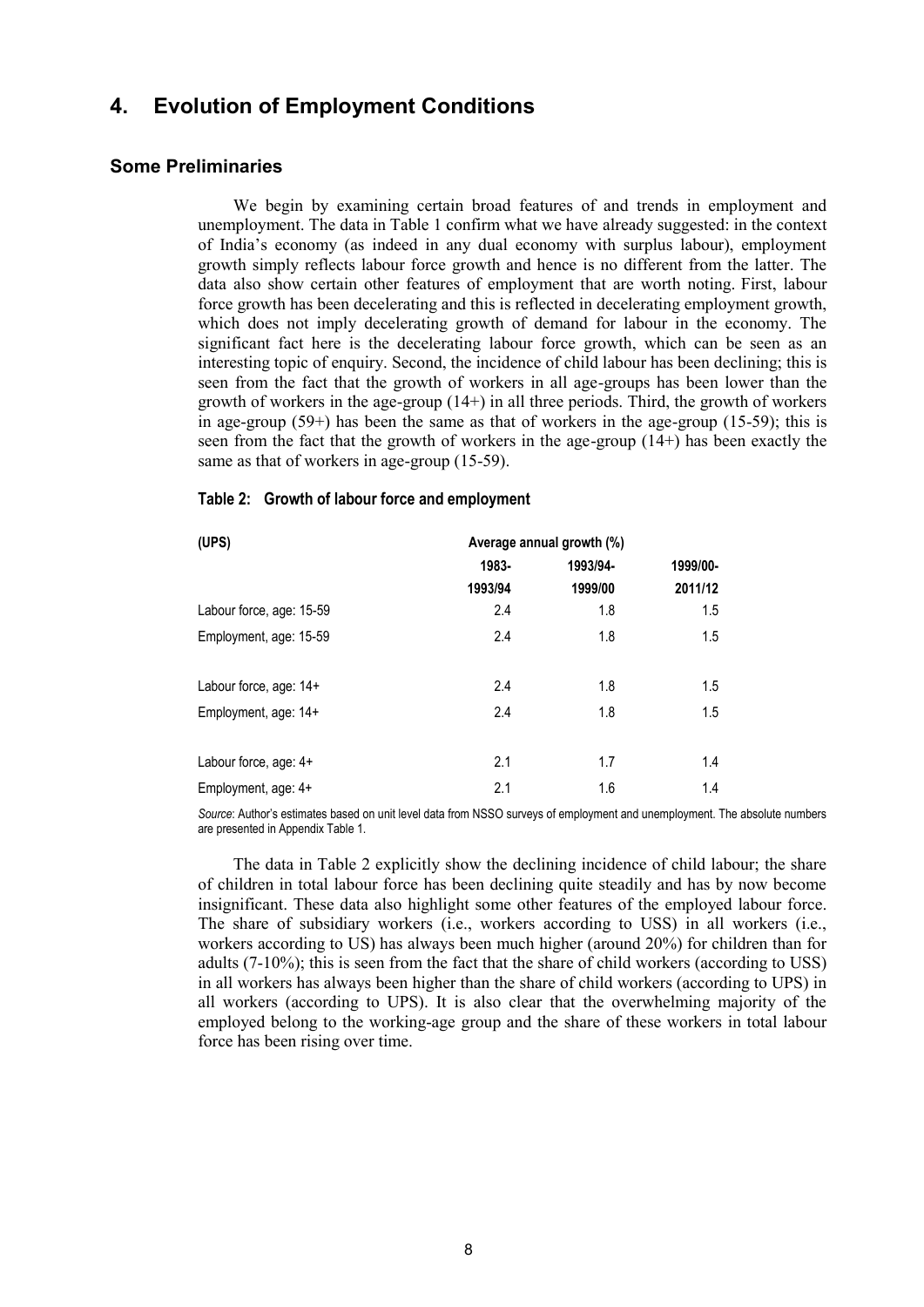#### <span id="page-17-0"></span>**Table 3: Composition of labour force by age and status**

| (UPS)<br>Percentage of total labour force: | 1983 | 1993-94 | 1999-00 | 2011-12 |
|--------------------------------------------|------|---------|---------|---------|
| Age-group: 5-14                            | 6.2  | 3.0     | 2.3     | 0.7     |
| Age group: 15-59                           | 87.4 | 90.2    | 91.1    | 91.8    |
| Age-group: 59+                             | 6.4  | 6.8     | 6.6     | 7.5     |
| Percentage of total labour force (US)      |      |         |         |         |
| Age-group: 5-14                            | 7.1  | 3.4     | 2.5     | 0.8     |
| Age group: 15-59                           | 86.5 | 90.0    | 91.0    | 91.7    |
| Age-group: 59+                             | 6.4  | 6.6     | 6.5     | 7.5     |

Source: Author's estimates based on unit level data from NSSO surveys of employment and unemployment. The absolute numbers are presented in Appendix Table 1.

As suggested above, unemployment in India essentially reflects queuing for jobs in the organised sector and the data presented in Table 3, 4 and 5 confirm this. In the first place, the unemployment rate is not just low but has also remained stable over a long period. It is also to be noted that the US unemployment rate is always lower than the UPS unemployment rate; this means that some of the UPS unemployed are actually employed according to USS. Secondly, the unemployed are better educated and less poor than the employed. Thirdly, the rate of unemployment rises steadily as the level of education rises. Indeed, unemployment is negligible for those with little or no education while it is high for those with tertiary education. The poor, uneducated masses simply cannot afford to be unemployed.

#### <span id="page-17-1"></span>**Table 4: Rate of unemployment (%)**

|                          | 1983           | 1993-94 | 1999-00 | 2011-12 |
|--------------------------|----------------|---------|---------|---------|
| UPS:                     |                |         |         |         |
| Labour force, age: 15-59 | 3              | 2.8     | 3       | 2.9     |
| Labour force, age: 14+   | 2.8            | 2.6     | 2.8     | 2.7     |
| US:                      |                |         |         |         |
| Labour force, age: 15-59 | $\mathfrak{p}$ | 2.1     | 2.5     | 2.4     |
| Labour force, age: 14+   | 1.9            | 2       | 2.3     | 2.2     |

*Source:* Author's estimates based on unit level data from NSSO surveys of employment and unemployment. The absolute numbers are presented in Appendix Table 1.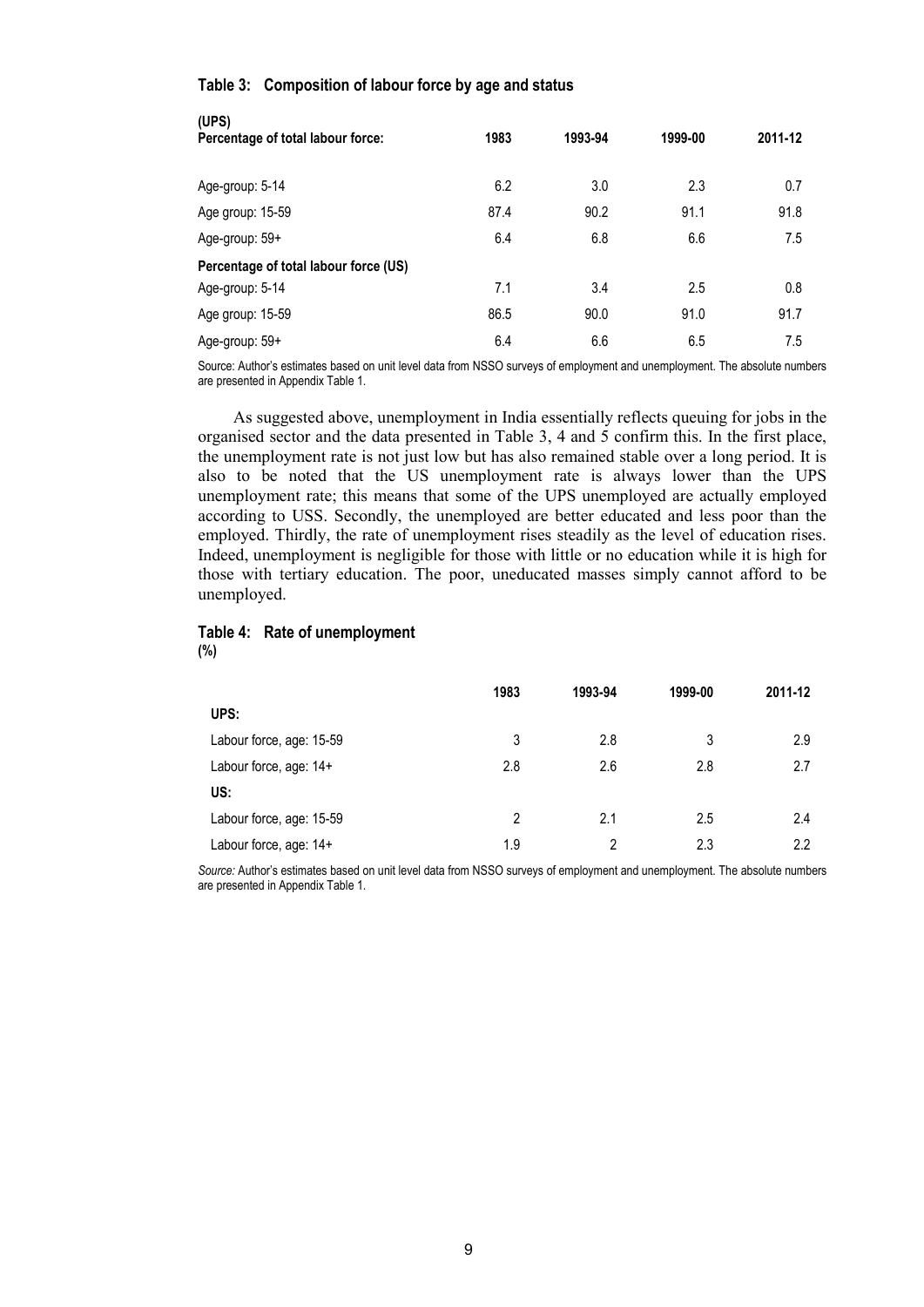<span id="page-18-1"></span>**Table 5: Level of education and incidence of poverty, employed and unemployed**

(education: average number of years of schooling; poverty: % population in households of workers)

| (UPS, age-group 15-59) |  |
|------------------------|--|
|------------------------|--|

**(UPS, age-group 15-59)**

| Level of education:   | 1983 | 1993-94 | 1999-00 | 2011-12 |
|-----------------------|------|---------|---------|---------|
| All employed          | 2.9  | 3.9     | 4.5     | 6.3     |
| All unemployed        | 8.0  | 9.7     | 9.8     | 10.6    |
| Incidence of poverty: |      |         |         |         |
| All employed          | 61.6 | 50.6    | 47.5    | 24.7    |
| All unemployed        | 47.5 | 34.8    | 33.4    | 19.9    |

*Source:* Author's estimates based on unit level data from NSSO surveys of employment and unemployment.

#### <span id="page-18-2"></span>**Table 6: Education and unemployment**

| Level of education:    | 1993-94 | 1999-00 | 2011-12 |
|------------------------|---------|---------|---------|
| No schooling           | 0.4     | 0.4     | 0.6     |
| Up to primary          | 1.3     | 1.6     | 1.6     |
| Up to lower secondary  | 5.9     | 5.1     | 2.9     |
| Up to higher secondary | 11.0    | 9.4     | 5.7     |
| Above higher secondary | 11.2    | 10.5    | 8.8     |
|                        |         |         |         |

*Source:* Author's estimates based on unit level data from NSSO surveys of employment and unemployment.

It is clear that neither the rate of growth of employment nor the trend in unemployment rate tell us anything about changes in employment conditions. It should also be clear that, in analysing changes in employment conditions in the economy, focus on employment conditions of the core workers – the UPS workers of working age – is quite appropriate.

### <span id="page-18-0"></span>**The Lewis Process**

As argued above, a proper evaluation of inter-temporal change in employment conditions in India's economy requires a focus on what we have called the Lewis Process – the process of change in the structure of employment resulting from movement of workers from underemployment and low-productivity employment in the unorganised sector to fulltime, high-productivity employment in the organised sector. In what follows, we analyse this process of change in employment structure so as to determine whether and to what extent employment conditions improved or deteriorated over the long period since 1983, a period that witnessed high and accelerating economic growth.

Table 6 sets out the estimates that provide a full view of the evolution of employment structure. We shall shortly consider the evidence that show the different types of employment neatly falling into a hierarchy in terms of quality. For the moment, we just describe the hierarchy. Regular wage employment is of higher quality than selfemployment, which in turn is of higher quality than casual wage employment. Moreover, regular-formal employment is of higher quality than regular-informal employment. It follows that employment in the organised sector (which is where the regular-formal employees are to be found) is, on average, of higher quality than employment in the unorganised sector.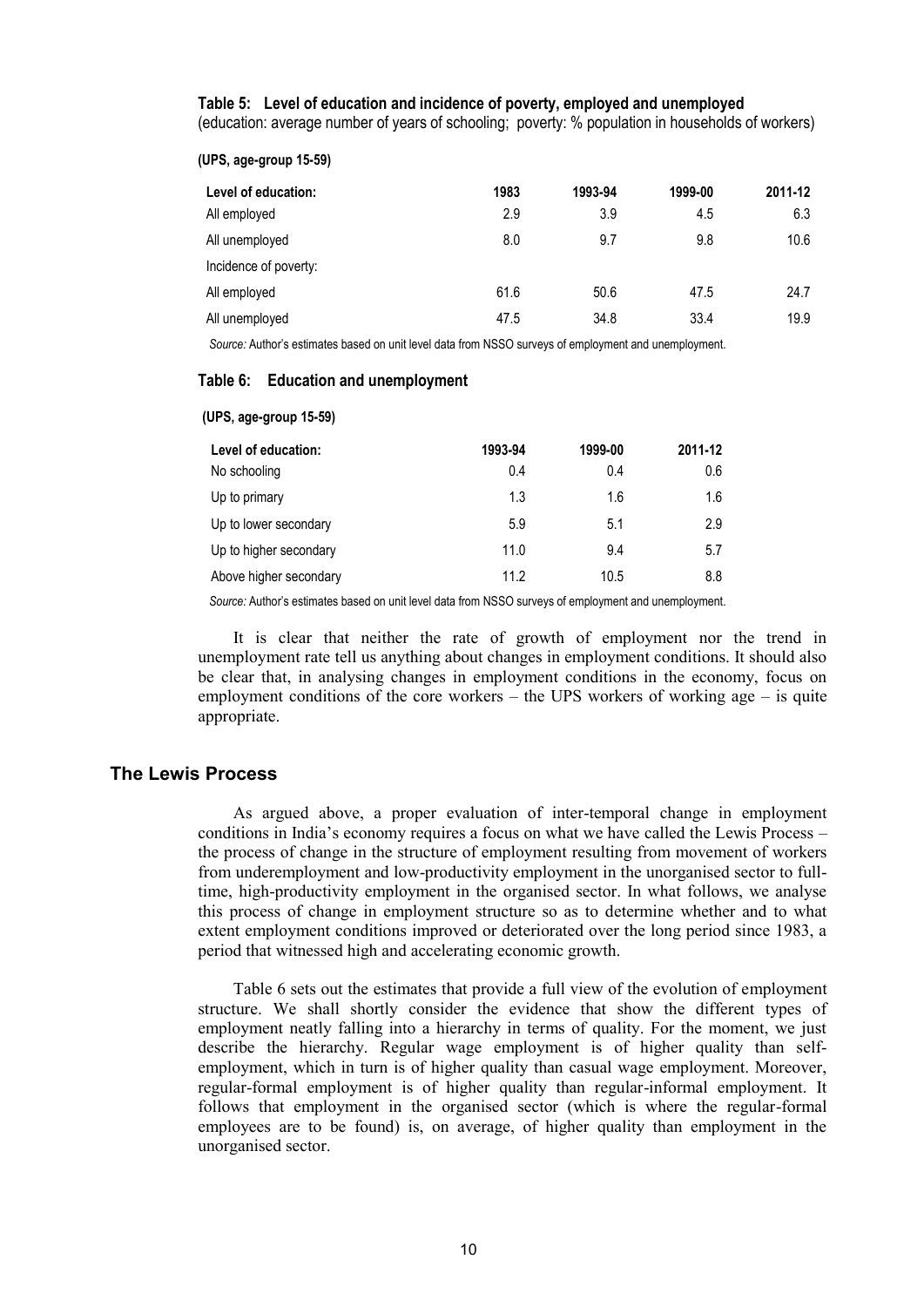#### <span id="page-19-0"></span>**Table 7: Structure of employment**

**(UPS, age-group 15-59)**

1

| (UI U, uyu-yivup 10-00)<br>(% distribution) |      |         |         |         |
|---------------------------------------------|------|---------|---------|---------|
|                                             | 1983 | 1993-94 | 1999-00 | 2011-12 |
| Regular wage employees                      | 16.4 | 16.2    | 16.9    | 21.5    |
| Casual wage employees                       | 31.3 | 33.9    | 34.9    | 30.3    |
| Self-employed                               | 52.3 | 49.9    | 48.2    | 48.2    |
| <b>Organised sector</b>                     | 10.2 | 9.1     | 10.9    | 17.3    |
| Regular-formal employees                    |      |         | 6.8     | 8.4     |
| Regular-informal employees                  |      |         | 2.4     | 5.7     |
| Casual employees                            |      |         | 1.7     | 3.2     |
| <b>Unorganised sector</b>                   | 89.8 | 90.9    | 89.1    | 82.7    |
| Regular-informal employees                  |      |         | 7.7     | 7.4     |
| Casual employees                            |      |         | 33.2    | 27.1    |
| Self-employment                             |      |         | 48.2    | 48.2    |

*Source:* Author's estimates based on unit level data from NSSO surveys of employment and unemployment. The absolute numbers are presented in Appendix Table 2. The estimates of shares of organised and unorganised sectors in total employment for the years 1983 and 1993-94 have been derived by using estimates of employment in organised sector available from the Ministry of Labour and Employment (Government of India) together with estimates of total employment derived from NSSO surveys.

It is quite obvious that India's economy has been and remains a dual economy in which the organised sector employs only a small proportion of the workforce while the large majority of the workers work as self-employed and casual labourers in the unorganised sector. It also emerges that over a long 17-year period, 1983-1999/00, there was much too little change in the structure of employment. The share of regular employment in total employment remained stable, the share of casual employment increased while the share of self-employment declined. Thus, the only kind of movement of workers was from self-employment to casual wage employment, a movement that indicates deterioration in overall employment conditions. Viewed in another way, the share of the organised sector in total employment in the economy remained stable over this period so that there was no movement of workers from employment in the unorganised sector to employment in the organised sector. It should be said that the estimates of organised sector employment for the years 1983 and 1993-94, which come from the Ministry of Labour and Employment, are not exactly comparable to the estimates for 1999-00 and 2011-12, which derive from NSSO surveys.<sup>11</sup> But the estimates for 1983 and 1993-94 are clearly not so out of line with the estimate for 1999-00 as to make even a broad comparison misleading. Moreover, the conclusion that there was virtually no movement of workers from the unorganised to the organised sector over the 17-year period is quite consistent with the observation that the only change in employment structure during this period related to movement of workers from self-employment to casual wage employment.

In sharp contrast to what happened during 1983-1999/00, the Lewis Process was very much at work during the period 1999/00-2011/12. In this latter period, the share of selfemployment in total employment remained stable, the share of regular wage employment increased substantially and the share of casual wage employment declined correspondingly. And the share of regular-formal employment in total regular employment remained stable, which means that both regular-formal employment and regular-informal employment increased at roughly the same rate. Thus the shares of both regular-formal employment and

<sup>&</sup>lt;sup>11</sup> While the definition of the organised sector is the same in both cases, the methods of data collection are quite different.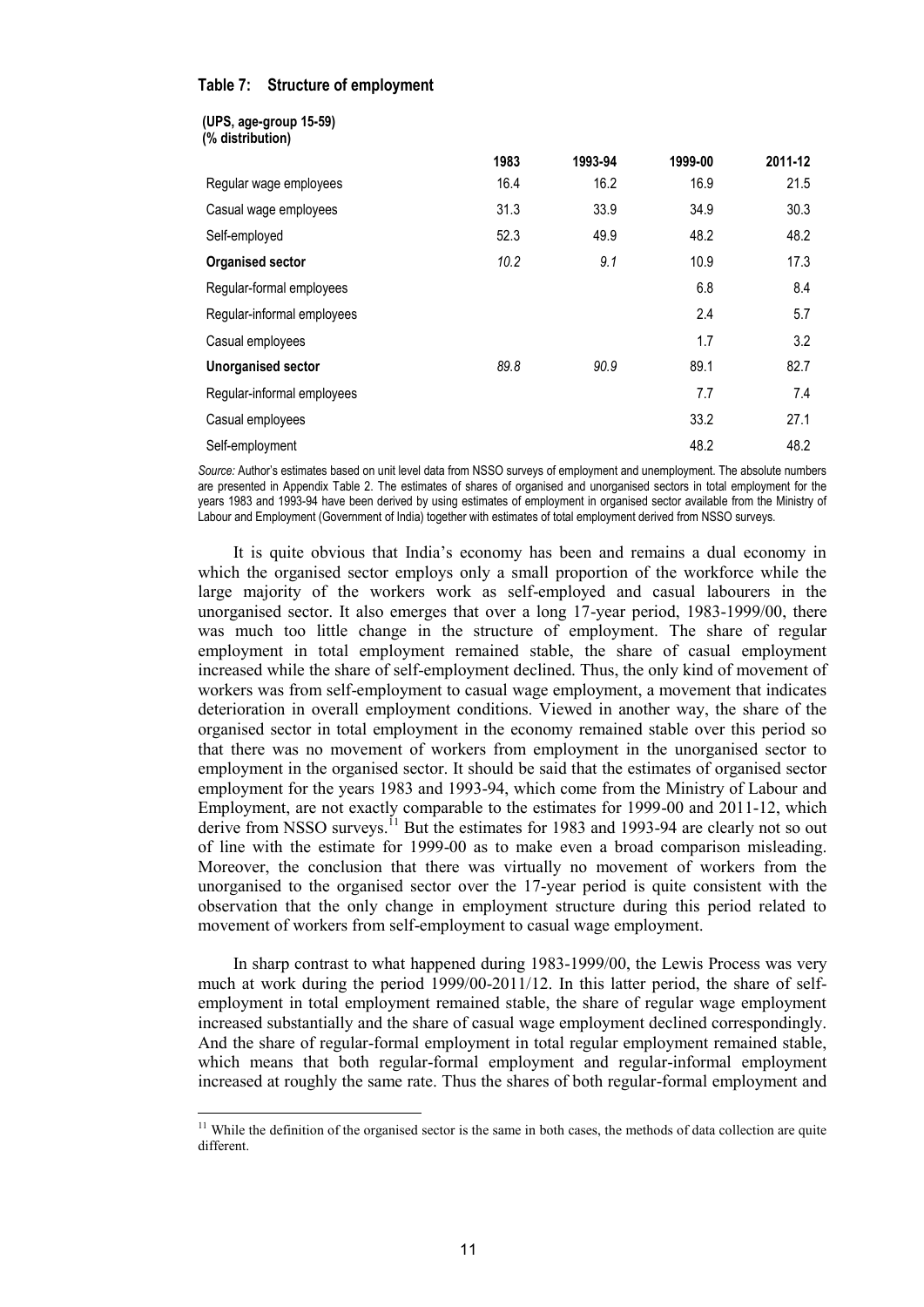regular-informal employment in total employment in the economy increased significantly. In other words, there was very significant movement of workers from casual wage employment to regular wage employment, formal and informal. Overall, the share of the organised sector in total employment increased very substantially and the share of the unorganised sector declined correspondingly. It is to be noted that there was what might be called "informalisation" of employment in the organised sector itself; the share of regularinformal employees and casual employees taken together in total organised sector employment increased from 37.6 per cent in 1999-00 to 51.4 per cent in 2011-12. But, as we shall see below, regular-informal employment in the organised sector is of better quality than regular-informal employment in the unorganised sector just as casual employment in the organised sector is of better quality than casual employment in the unorganised sector. Thus movement of workers from informal wage employment in the unorganised sector to informal wage employment in the organised sector also improved average quality of employment. Employment conditions in the economy clearly improved very substantially during 1999/00-2011/12.

Before we consider some further aspects of the Lewis Process, we should look at the facts that establish the hierarchy of different types of employment in terms of quality. One kind of fact relates to incidence of poverty among workers in different types of employment, data on which are presented in Table 7. The incidence of poverty of workers here means the percentage of population in worker households with below-poverty-line income per capita. The poverty line used is what is known as the Tendulkar poverty line.<sup>12</sup> The data in Table 7 clearly show (i) that workers in casual wage employment are poorer than the self-employed, who in turn are poorer than workers in regular wage employment; (ii) that workers in regular-informal employment are poorer than those in regular-formal employment; and (iii) that workers in employment in the unorganised sector are poorer than those in employment in the organised sector. The quality-hierarchy of different types of employment is thus quite clear.

The data also show that poverty was declining for all types of workers throughout the period 1983-2011/12. This fact seems to suggest that overall employment conditions did improve somewhat even during 1983-1999/00 despite the absence of the Lewis Process, and we shall come back to this.

#### <span id="page-20-0"></span>**Table 8: Incidence of poverty of the employed**

#### **(UPS, age-group 15-59;)**

<u>.</u>

**(% of population in households of the employed below the poverty line )**

|                        | 1983 | 1993-94 | 1999-00 | 2011-12 |
|------------------------|------|---------|---------|---------|
| Regular wage employees | 36.7 | 22.9    | 20.6    | 9.1     |
| Regular-formal         |      |         | 8.8     | 3.2     |
| Regular-informal       |      |         | 28.5    | 12.9    |
| Casual wage employees  | 78.1 | 68.8    | 65.0    | 36.8    |
| Self-employed          | 59.1 | 46.9    | 43.7    | 23.6    |
| All employed           | 61.6 | 50.6    | 47.5    | 24.7    |

*Source:* Author's estimates based on unit level data from NSSO surveys of employment and unemployment.

 $12$  This is the official poverty line defined by a Committee of Experts headed by Prof. S. D. Tendulkar. See Planning Commission (Government of India), 2009. This poverty line has been widely criticised as too low and is currently being revised. But these need not detain us here as we are concerned not with magnitudes of poverty but with comparisons across groups of workers and over time.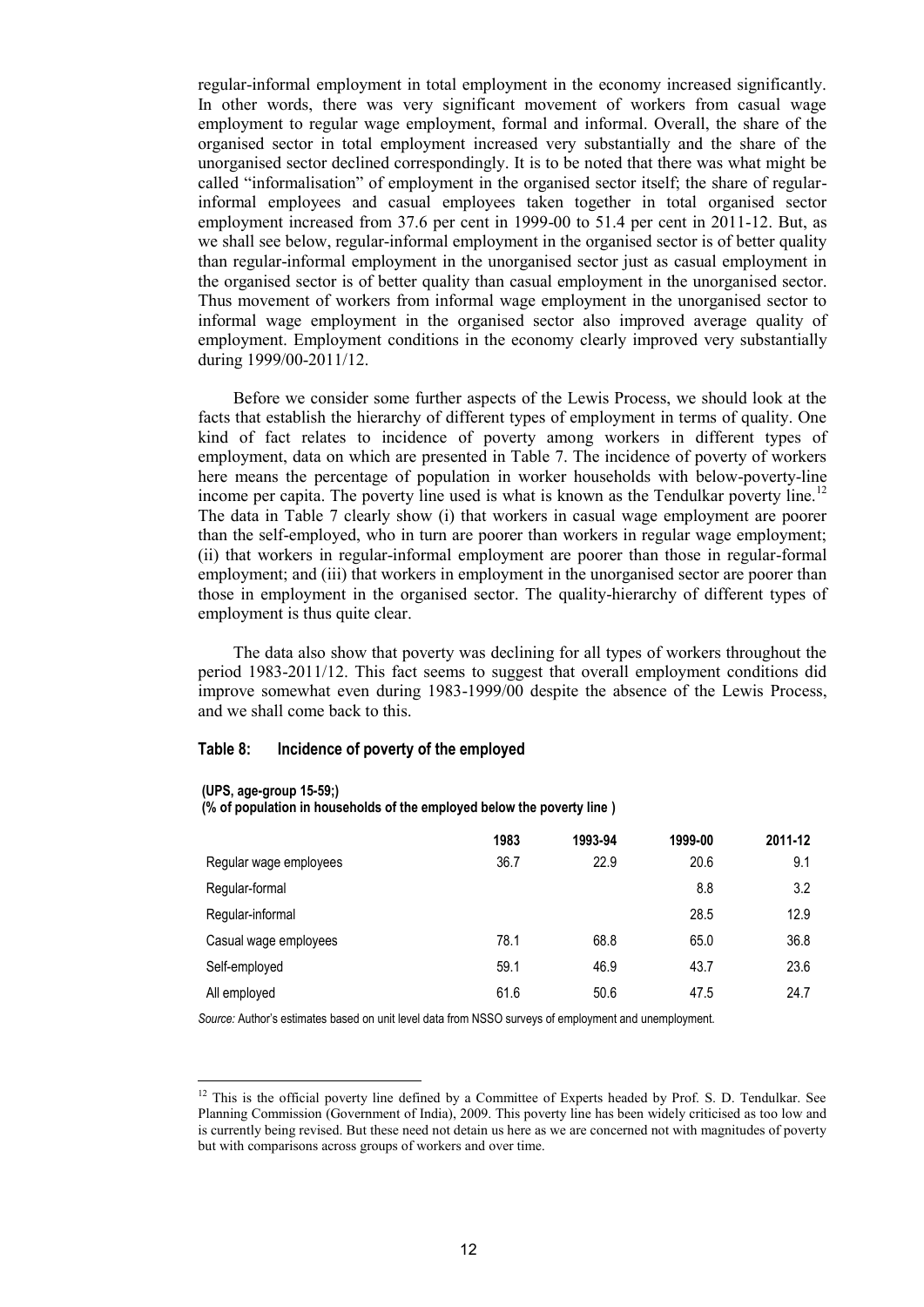A second kind of evidence on quality-hierarchy of types of employment relates to the observed wage differentials among different types of wage employees, data on which are presented in Table 8. These data very clearly show (i) that regular employees earn a much higher wage per day of employment than casual employees; (ii) that regular-formal employees earn a much higher wage per day of employment than regular-informal employees; (iii) that regular-informal employees in the organised sector earn a higher wage than regular-informal employees in the unorganised sector; (iv) that casual employees in the organised sector earn a higher wage than casual employees in the unorganised sector; and (v) that an average employee in the organised sector earns a much higher wage than an average employee in the unorganised sector.

#### <span id="page-21-0"></span>**Table 9: Real wage per day of employment of UPS workers**

#### **(Rupees 1983 prices)**

<u>.</u>

|                            | 1983 | 1993-94 | 1999-00 | 2011-12 |
|----------------------------|------|---------|---------|---------|
| Regular wage employees     | 20.0 | 27.0    | 44.5    | 51.5    |
| Casual wage employees      | 5.0  | 6.5     | 11.0    | 14.5    |
| Organised sector           |      |         | 53.0    | 56.0    |
| Regular-formal employees   |      |         | 69.0    | 88.0    |
| Regular-informal employees |      |         | 31.5    | 32.0    |
| Casual employees           |      |         | 16.5    | 18.0    |
| <b>Unorganised sector</b>  |      |         | 14.0    | 16.5    |
| Regular-informal employees |      |         | 28.0    | 24.5    |
| Casual employees           |      |         | 10.5    | 14.5    |
| All employees              | 10.0 | 12.5    | 22.5    | 29.0    |

*Note:* Two sets of real wages were first derived by using two different deflators: the Consumer Price Index for agricultural labourers and the Consumer Price Index for industrial workers. The values in the table represent simple averages of the two sets of real wages. This methodology was adopted because no general Consumer Price Index was available. The CSO started producing a general Consumer Price Index only in 2011-12.

*Source:* Author's estimates based on unit level data on employment according to CDS from NSSO surveys of employment and unemployment.

The data in Table 8 also show that real wages of both regular and casual employees increased throughout the period 1983-2011/12. It is this growth of real wages that explains why the incidence of poverty declined for all types of workers.<sup>13</sup> It might seem odd that real wages increased quite substantially even during 1983-1999/00, a period in which no Lewis Process was at work (as we have seen above). And it seems particularly odd that real wages for both regular and casual employees increased at a faster rate during 1993/94-1999/00 than during 1999/00-2011/12 since the Lewis Process was very much at work in the latter period.<sup>14</sup> But as we have argued above, real wage growth in an economy such as India's has nothing to do with growing tightness of labour markets. Real wage growth in the organised sector is governed by government regulations and collective bargaining. Growth of real wage of casual labourers in the unorganised sector is governed by growth of real incomes of the self-employed. As we have argued above, growth of real incomes of the selfemployed can be expected to produce a combination of real wage growth and decline of underemployment for casual wage employees. We shall see below that the high growth of

<sup>&</sup>lt;sup>13</sup> Growth of real wage, though it might restrain employment growth, increases real incomes of wage employees so long as the wage elasticity of employment is less than unity.

<sup>14</sup> It is easy to verify (from the data in Table 8) that the real wage of regular employees increased at 8.7 per cent per annum during 1993/94-1999/00 and at 1.2 per cent per annum during 1999/00-2011/12, while the real wage of casual employees increased at 9.2 per cent per annum during 1993/94-1999/00 and at 2.3 per cent per annum during 1999/00-2011/12.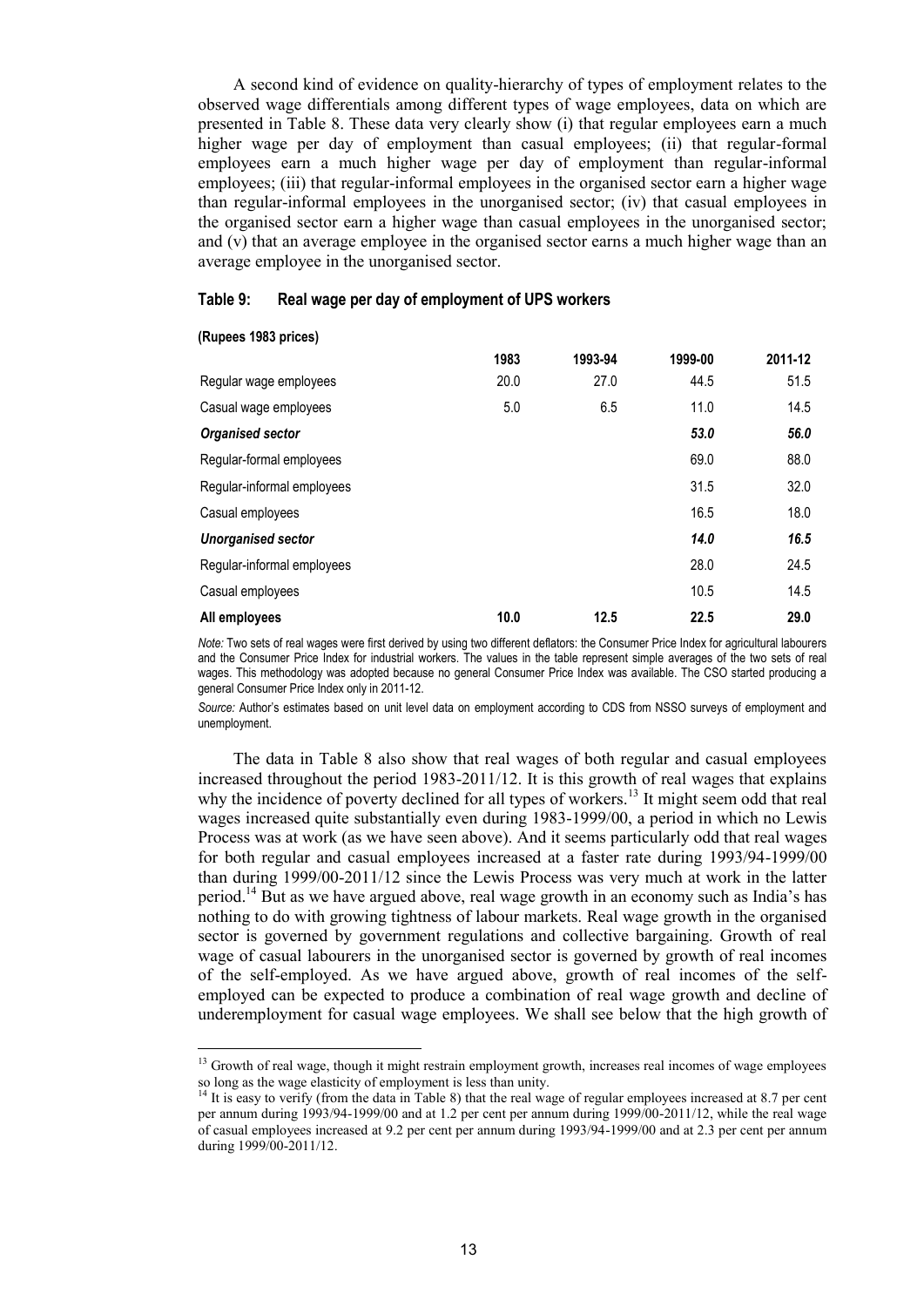real wage of casual employees during 1993/94-1999/00 was actually associated with relatively stable underemployment while the low real wage growth during 1999/00-2011/12 was associated with large decline in underemployment. In both periods, real incomes of the self-employed recorded rapid growth.<sup>15</sup>

While we cannot take real wage growth as an indicator of tightening labour markets, we cannot fail to recognise that real wage growth, in so far as it reduces poverty of workers, indicates improvement in employment conditions even when the Lewis Process is conspicuous by its absence. We thus need to modify our conclusion that employment conditions did not improve and may have deteriorated during 1983-1999/00. We now conclude that there was some improvement in employment conditions during that 17-year period. This improvement, despite the absence of the Lewis Process, is attributable to growth of labour productivity in the unorganised sector, as we shall see below.

We can now consider another aspect of the Lewis Process: change in surplus labour or underemployment of the employed. The relevant estimates are presented in Table 9. We should say something about how these estimates have been derived. The survey data on CDS of those employed according to UPS allow us to distribute the total number of days available to the UPS employed in the reference week across the following categories: days actually worked, days in employment though not worked, days in unemployment and days out of the labour force. The rate of underemployment is then defined as "days in unemployment" as percentage of "days in the labour force" (i.e., days worked  $+$  days in employment though not worked + days in unemployment). A second measure – percentage of available days actually worked – is self-explanatory.

<span id="page-22-0"></span>

| Table 10: | Underemployment of the employed |  |  |  |  |
|-----------|---------------------------------|--|--|--|--|
|-----------|---------------------------------|--|--|--|--|

| Rate of underemployment (%):         | 1983 | 1993-94 | 1999-00 | 2011-12 |
|--------------------------------------|------|---------|---------|---------|
| Regular wage employees               | 1.0  | 0.9     | 0.7     | 0.4     |
| Casual wage employees                | 17.3 | 15.0    | 11.3    | 8.8     |
| Self-employed                        | 1.9  | 1.5     | 1.8     | 1.0     |
| All employed                         | 6.2  | 6.3     | 4.8     | 3.1     |
| % of available days actually worked: |      |         |         |         |
| Regular-wage employees               | 85.8 | 81.7    | 91.1    | 97.5    |
| Casual wage employees                | 70.8 | 68.8    | 77.2    | 82.8    |
| Self-employed                        | 88.7 | 86.0    | 89.6    | 92.9    |
| All employees                        | 82.8 | 78.8    | 85.4    | 90.8    |

**(UPS, age-group: 15-59)**

1

*Source:* Author's estimates based on unit level data on employment of UPS workers according to CDS from NSSO surveys. The absolute numbers are presented in Appendix Table 3.

These data show that only the casual employees face serious underemployment. This appears a little surprising since it is known that many of the self-employed do not have fulltime employment. It is possible, indeed likely, that NSSO surveys fail to capture underemployment of the self-employed because, unlike in the case of wage employees, a work-day is not well-defined in the case of the self-employed; a self-employed person may be working through a day at extremely low intensity (spending two hours in doing something that could have been done in half an hour, for example). Be that as it may, the data in Table 9 show that, for the casual employees, (i) underemployment remained

<sup>&</sup>lt;sup>15</sup> Real mixed income of an average self-employed person increased at 5.5 per cent per annum during 1993/94-1999/00-2011/12 and at 5.9 per cent per annum during 1999/00-2011/12. See Table 10 below.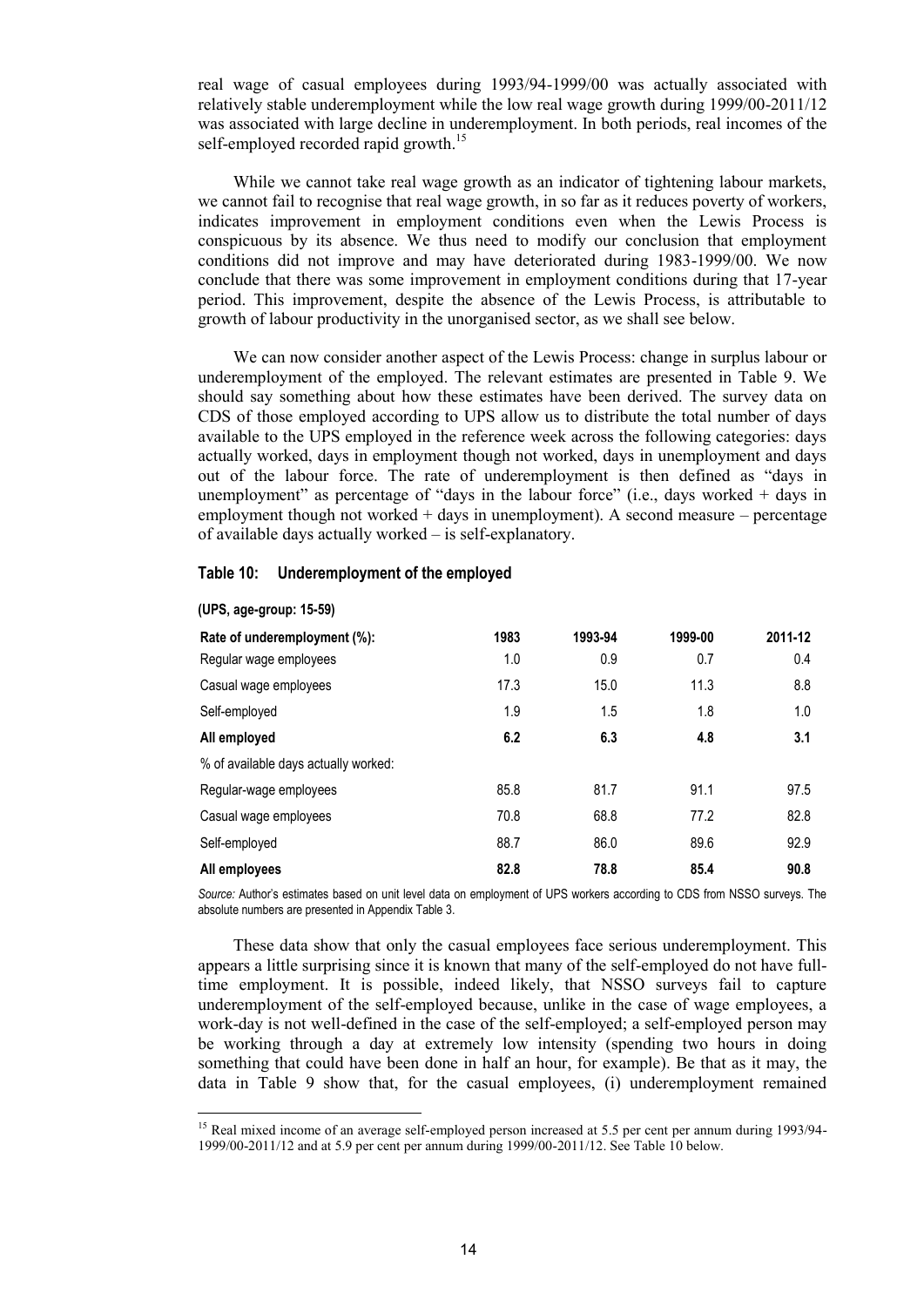basically stable during 1983-1993/94 (though the rate of underemployment showed some decline, the percentage of available days actually worked also showed some decline), (ii) underemployment declined significantly during 1993/94-2011/12 (the rate of underemployment declined and the percentage of available days actually worked increased), and (iii) underemployment still remains very significant.<sup>16</sup>

We conclude that that employment conditions in India substantially improved during 1999/00-2011/12 when the Lewis Process was clearly at work and underemployment of the employed declined quite significantly. In the preceding 17-year period, 1983-1999/00, there was very little movement of workers from poor jobs to relatively better jobs. Indeed, the only kind of movement was from self-employment to casual wage employment, which could be seen as movement from relatively better jobs to poor jobs. There also was no significant decline in underemployment.

However, even though no Lewis Process was at work and underemployment also did not decline during the period 1983-1999/00, employment conditions nevertheless improved somewhat. This is indicated by (i) the growth of real wage, and consequent decline in poverty, of even the casual employees, who constitute the worst-off group of workers, and (ii) decline in underemployment, particularly during 1993/94-1999/00. Both the real wage growth and the decline in underemployment are explained by the rather impressive growth of output per worker that occurred in the unorganised sector during the period, as can be seen from the estimates presented in Table 10. These estimates, it should be said, have their limitations as the base data had to be taken from two different sources; the data on output are taken from National accounts Statistics compiled by the CSO while the data on employment are taken from NSSO surveys as also from the Ministry of Labour and Employment. Moreover, the data on employment refer only to the number of working-age persons in employment according to UPS. However, the limitations are not so serious as to render the estimates unusable for analysis.<sup>17</sup>

<u>.</u>

<sup>&</sup>lt;sup>16</sup> When there is a "discouraged worker effect", which is quite likely to be present in the unorganized sector, the rate of underemployment would be underestimated. That is why the "percentage of available days actually worked" is a useful complementary indicator. Normally, we would expect the "percentage of available days actually worked" to rise (decline) when the rate of underemployment declines (rises).

<sup>17</sup> The reliability of National Accounts Statistics or of data from NSSO surveys is not in doubt. We have seen that the data on organised sector employment, produced by the Ministry of Labour and Employment, is of reasonable quality at least for the period 1983-1993/94. We have also seen that the rate of growth of employment according to US has been the same as that of employment of working-age persons according to UPS.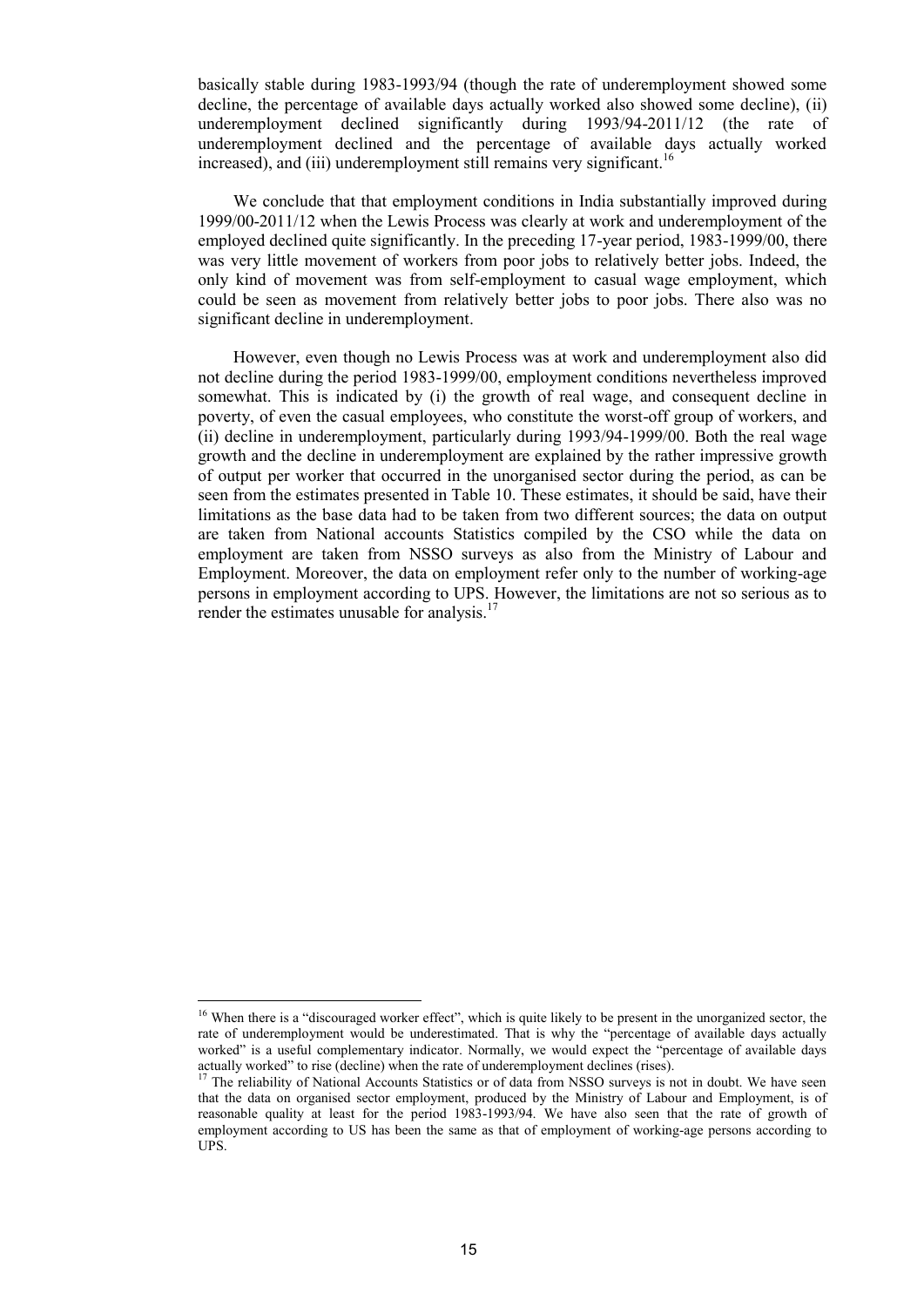#### <span id="page-24-1"></span>**Table 11: Growth of output per worker in the unorganised sector**

| (UPS, age-group: 15-59)            | Average annual rate of growth (%) |          |          |  |  |
|------------------------------------|-----------------------------------|----------|----------|--|--|
|                                    | 1983-<br>1993/94                  | 1993/94- | 1999/00- |  |  |
| <b>Unorganised sector</b>          |                                   | 1999-00  | 2011-12  |  |  |
| Total outpout                      | 4.7                               | 5.7      | 5.8      |  |  |
| Number of UPS employed             | 2.5                               | 1.9      | 0.8      |  |  |
| Output per UPS employed            | 2.2                               | 3.8      | 5.0      |  |  |
| Self employment sector:            |                                   |          |          |  |  |
| <b>Total Mixed income</b>          | 4.6                               | 5.3      | 6.2      |  |  |
| Number of UPS self-employed        | 1.5                               | $-0.2$   | 0.3      |  |  |
| Mixed income per UPS self-employed | 3.1                               | 5.5      | 5.9      |  |  |

*Note:* Unorganised sector employment for the years 1983 and 1993/94 (given in italics) have been estimated by subtracting the estimates of organised sector employment, available from the Ministry of Labour and Employment, from the estimates of total employment generated by NSSO surveys. The estimates for the years 1999/00 and 2011/12 are derived directly from NSSO surveys. Total mixed income of the self-employed can be seen as a proxy for total output produced by the self-employed.

*Source:* Employment: NSSO surveys and Ministry of Labour and Employment; output and mixed income: CSO (National Account Statistics)

It is clear that the growth of output per worker in the unorganised sector was fairly rapid and accelerating. Such growth, as we have argued, improves employment conditions in the unorganised sector quite independently of the Lewis Process. The reasons are as follows. Since the self-employed are the overwhelmingly dominant producers in the unorganised sector, growth of output per worker in the unorganised sector cannot but mean growth of output per self-employed person and this in turn means growth of income per self-employed person (as indeed is clear from the data in Table 10 above). And the growth of income per self-employed leads to growth of income per casual wage employee either through a wage rise or through a decline in underemployment or through some combination of the two. Thus incomes of all workers in the unorganised sector rise and poverty declines. Such were the developments that improved employment conditions in the unorganised sector, and hence in the economy as a whole, during 1983-1999/00 when the Lewis Process was conspicuous by its absence. During 1983-1993/94, real wages increased but there was no significant change in underemployment. During 1993/04-1999/00, real wages increased while underemployment also declined. Employment conditions improved at a much faster pace during 1999/00-2011/12 when operation of the Lewis process reinforced the effects of output growth in the unorganised sector by lowering the growth in the number of workers in the sector.

#### <span id="page-24-0"></span>**Is the Lewis Turning Point in sight?**

The short answer to this question must be no. Several facts suggest that there remains a large stock of unused labour to be absorbed in productive employment. Underemployment still remains significant in the unorganised sector. Even in the organised sector, there are casual wage employees who would need to be moved to full-time employment. Then there are a large number of potentially employable workers who currently seek only part-time employment (i.e., employment according to USS) or remain outside the labour force very likely because rewarding employment is not easily available (Table 11). In 2011-12, 430 million persons (nearly 50 per cent of the population) in the age-group "15 or more" were either employed according to USS or unemployed or out of labour force. A sizeable proportion of these persons can be expected to take up full-time employment if such employment were available.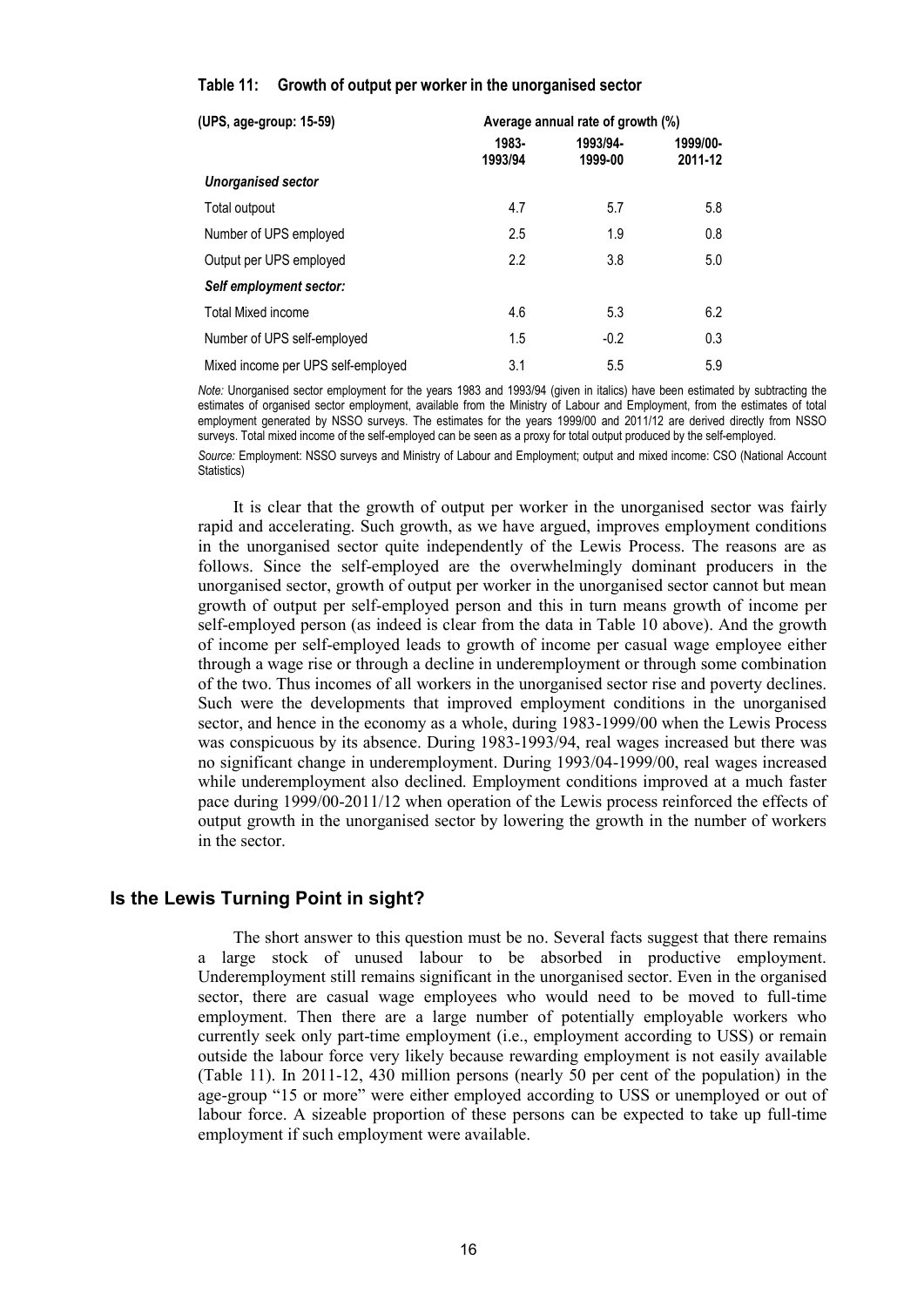#### <span id="page-25-0"></span>**Table 12: Potentially employable workers, 2011-12**

| (numbers in million)         | Age-group: |            |            |  |  |
|------------------------------|------------|------------|------------|--|--|
|                              | 15-59      | 60 or more | 15 or more |  |  |
| Population                   | 761.94     | 100.21     | 862.15     |  |  |
| Employed according to UPS    | 397.97     | 33.75      | 431.72     |  |  |
| Employed according to USS    | 34.73      | 2.56       | 37.29      |  |  |
| Unemployed (according to US) | 10.47      | 0.03       | 10.50      |  |  |
| Out of labour force          | 318.77     | 63.87      | 382.64     |  |  |
| Source: Appendix Table 1.    |            |            |            |  |  |

Indeed, one of the factors that helped improve employment conditions particularly during 1999/00-2011/12 was a sharply declining labour force participation of the workingage population (Table 12), which brought about a sharp deceleration in the rate of growth of labour force (as we have already seen Table 1 above) despite the fact that the share of working-age population in total population actually increased.<sup>18</sup> It is true that a growing number of young persons (in the age-group: 15-24) has been attending educational institutions for longer periods and hence has been postponing entry into labour force, but this does not in fact explain the declining trend in the participation rate.<sup>19</sup> A probe shows that the most important reason is progressive withdrawal of poorer working-age women from "demanding but low-paying" work in the unorganised sector as their family incomes rise somewhat.<sup>20</sup> The implication is that many would rejoin the labour force if and when more rewarding work becomes available.

#### <span id="page-25-1"></span>**Table 13: Labour force participation rate (percentages)**

#### **(according to UPS)**

1

|                        | 1983 | 1993-94 | 1999-00 | 2011-12 |
|------------------------|------|---------|---------|---------|
| Age-group: 15-59       | 62.7 | 60.3    | 59.8    | 53.8    |
| Age-group: 15 ore more | 60   | 58.1    | 57.2    | 51.5    |

*Source:* Author's estimates based on unit level data from NSSO surveys of employment and unemployment. The absolute numbers are presented in Appendix Table 1.

The labour force participation rate in 2011-12 was clearly very low by any standard.<sup>21</sup> If we were to consider 65 per cent to be a reasonable rate of labour force participation for the population in the age-group "15 or more", we would have to conclude that there were, in 2011-12, about 117 million persons in the age-group "15 or more" who were potential participants in the labour force but remained out of it because they were discouraged by the apparent lack of availability of sufficiently rewarding work. If we add the persons currently in employment according to USS and in unemployment, we would conclude that there exists a stock of nearly 164 million persons in the age-group "15 or more" who are potentially employable.

<sup>&</sup>lt;sup>18</sup> The share of working-age population in total population was 53.6 per cent in 1983, 57.3 per cent in 1993-94, 57.3 per cent in 1999-00 and 62.1 per cent in 2011-12. The relevant numbers are in Appendix Table 1.

<sup>&</sup>lt;sup>19</sup> The labour force participation rate (according to UPS) for the non-student population in age-group 15-59 declined from 66.8 per cent in 1983, to 65.5 per cent in 1993/94, to 65.4 per cent in 1999-00, and to 61.9 per cent in 2011-12. The relevant numbers are in Appendix Table 1.

 $20$  See Ghose (2014b) for a discussion.

<sup>&</sup>lt;sup>21</sup> In 2012, the labour force participation rate for persons in the age-group "15 or more" was 71.1 per cent in China, 67.8 per cent in Indonesia, 60.8 per cent in Korea (Republic), 59.3 per cent in Malaysia, 72.4 per cent in Thailand and 77.2 per cent in Vietnam. (These data are taken from World Bank, World Development Indicators.)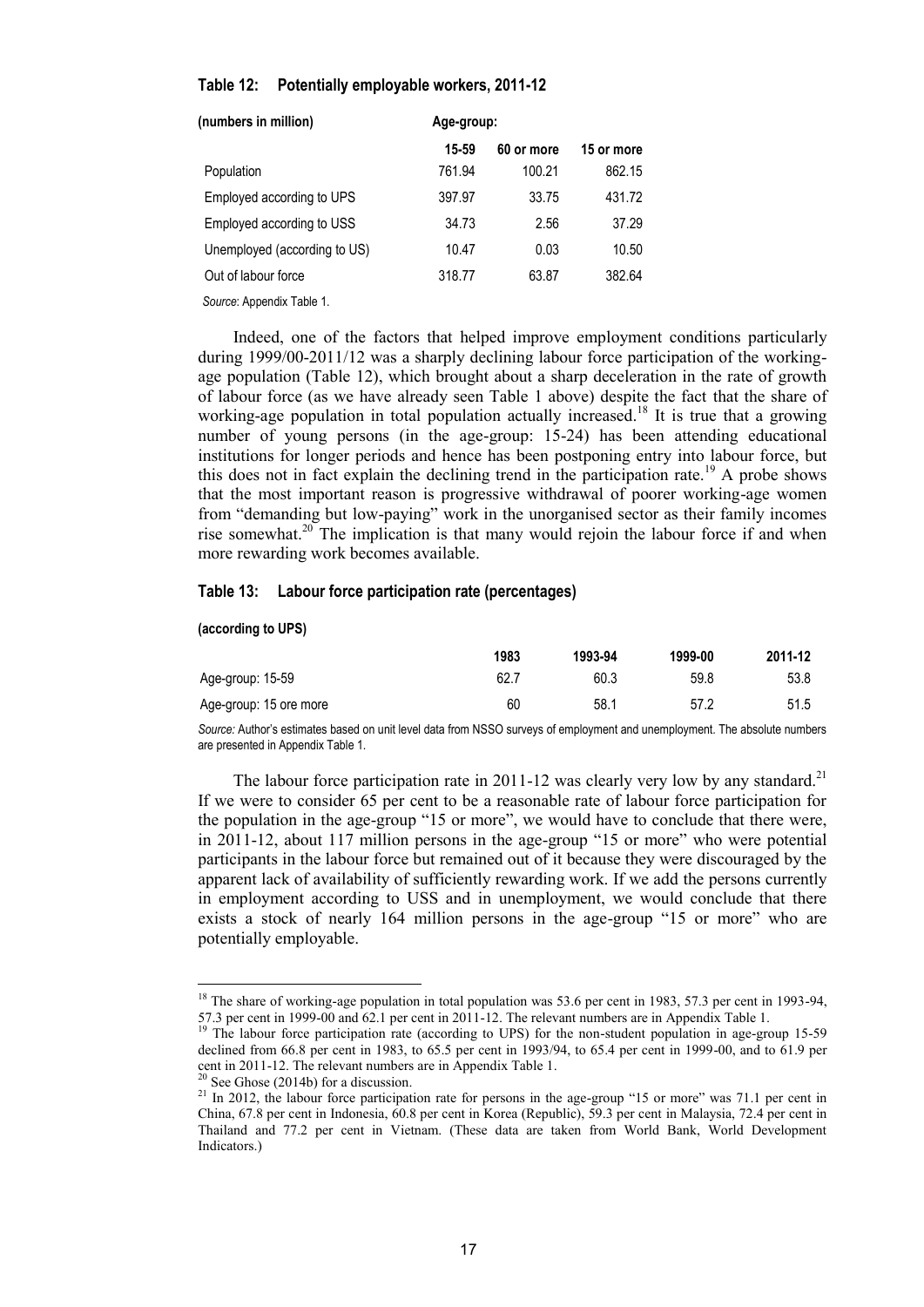## <span id="page-26-0"></span>**5. Concluding Observations**

1

Two main conclusions emerge from the analysis. First, employment conditions improved at a slow pace during the 17-year period 1983-1999/00 and at a fairly rapid pace during the 12-year period 1999/00-2011/12. Second, the employment challenge nevertheless remains formidable; there is a long way to go before the Lewis Turning Point is reached.

The nature and pace of economic growth were instrumental in improving employment conditions during 1983-1999/00. Economic growth was high and accelerating during the period and, most importantly, was not confined to the organised sector; output growth in the unorganised sector was also high and accelerating. The employment intensity of growth in the organised sector was relatively low so that even high and accelerating growth proved inadequate to pull labour out of the unorganised sector.22 But the high and accelerating growth of the unorganised sector itself meant high and accelerating growth of output per worker and this is what improved the employment conditions there and hence in the economy as a whole.

During 1999/00-2011/12, economic growth was unprecedentedly high and, once again, was not confined to the organised sector. Moreover, the employment intensity of growth in the organised sector was much higher than it was in the earlier period.<sup>23</sup> Thus, on the one hand, the organised sector was pulling labour out of the unorganised sector; the Lewis Process was very much at work. Consequently, the growth of the labour force in the unorganised sector decelerated significantly. On the other hand, output growth in the unorganised sector was also higher than in the earlier period so that growth of output per worker was also much higher. The combined effect was rapid improvement in overall employment conditions in the economy.

It should be said that the demographic transition that occurred during 1983-2011/12 was also a helpful factor. The rate of population growth was 2.1 per cent per annum during 1983-1999/00 and 1.7 per cent per annum during 1999/00-2011/12. Added to this was the decline in the labour force participation rate for the working-age population between the two periods; the rate was 62.7 per cent in 1983, 59.8 per cent in 1999/00 and 53.8 per cent in 2011/12. The combined effect was a fairly sharp deceleration of labour force growth from 2.2 per cent per annum during 1983-1999/00 to 1.5 per cent per annum during 1999/00-2011/12. Thus, growth acceleration and increased employment elasticity in the organised sector combined with deceleration in labour force growth in the economy to produce rapid improvement in employment conditions in the second period.

India's employment challenge, however, remains formidable. Many of those currently in casual wage employment, self-employment and part-time employment would need to move to regular, full-time employment. And while the stock of unemployed workers is not large, there is a large stock of potentially employable workers who are currently out of the labour force because of unavailability of rewarding jobs. But the challenge is also an opportunity. India's economic growth will not be constrained by tightness of labour market for a long time to come. And the scope for promoting growth through transfer of the unemployed, the underemployed and the non-participants in the labour force to productive employment is huge.

<sup>&</sup>lt;sup>22</sup> We estimate the output growth in the organised sector during 1983-1999/00 to have been 7.11 per cent per annum and employment growth to have been 2.58 per cent per annum. Thus the employment elasticity is estimated to have been 0.36.

 $23$  We estimate the output growth in the organised sector during 1999/00-2011/12 to have been 7.84 per cent per annum and employment growth to have been 5.42 per cent per annum. Thus the employment elasticity is estimated to have been 0.69.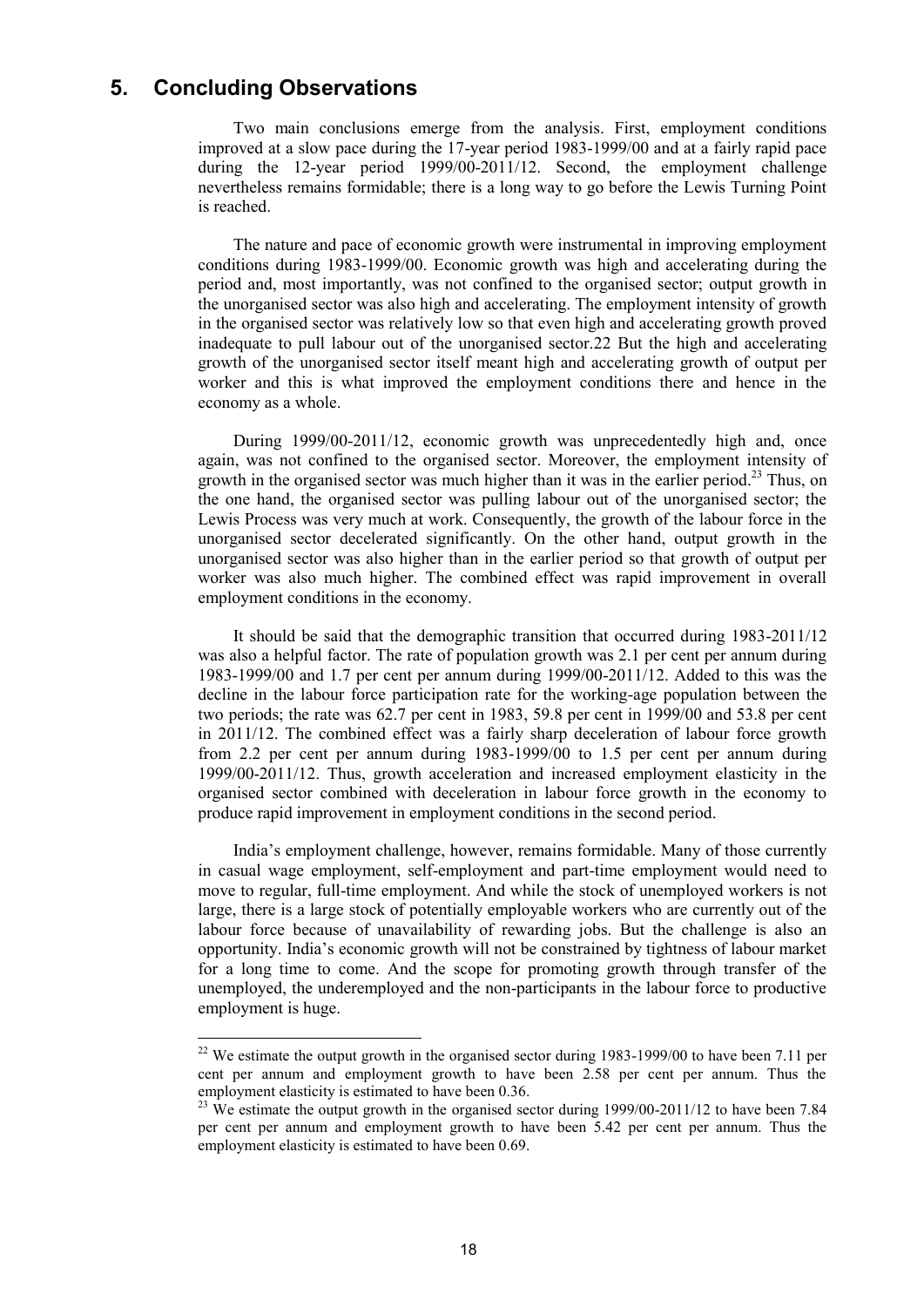## <span id="page-27-0"></span>**References**

- Ghose, Ajit K., "*Employment: the fault line in India's emerging economy*", Comparative Economic Studies, 54, pp 1-22 (2012).
- Ghose, Ajit K., "*Globalisation, growth and employment in India*", Working Paper, Institute for Human Development, New Delhi (2014a).
- Ghose, Ajit K., "*The enigma of women in the labour force*", forthcoming in Indian Journal of Labour Economics (2014b).
- Kuznets, S., "*Quantitative aspects of economic growth of nations*", Economic Development and Cultural Change, 5(4): 2-80 (1957).
- Lewis, W. A., "*Economic Development with unlimited supplies of labour",* The Manchester School, 22: 139-191 (1954).
- Planning Commission, Government of India, *Report of the Expert Group to Review the Methodology for Estimation of Poverty*, New Delhi (2009).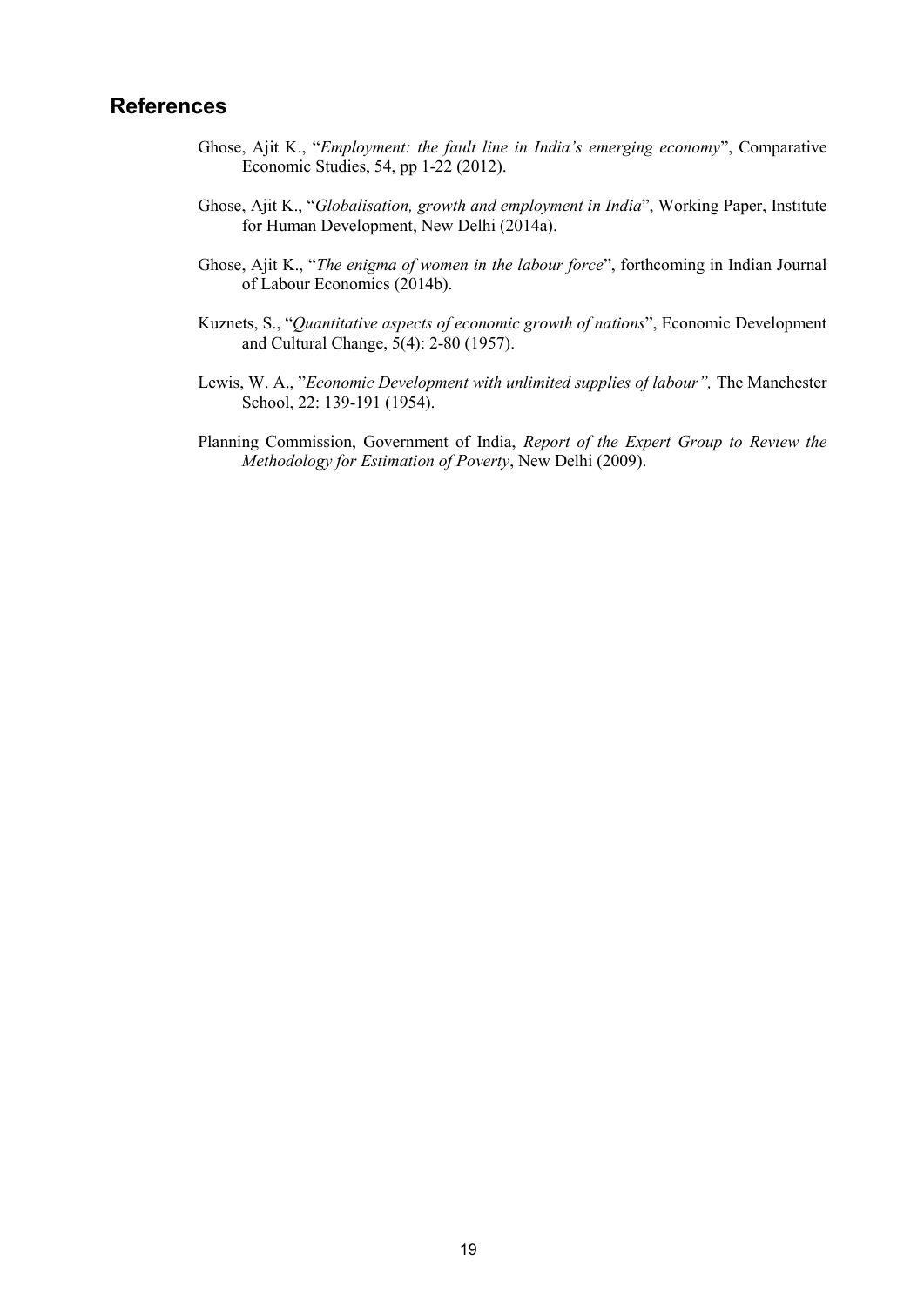## <span id="page-28-0"></span>**Appendix**

## **Appendix Table 1: The base data I**

**(number in millions)**

|                             | 1983   | 1993-94 | 1999-00 | 2011-12 |
|-----------------------------|--------|---------|---------|---------|
| Population, total           | 718.10 | 894.19  | 1005.34 | 1227.01 |
| Age-group: 5-14             |        |         |         |         |
| Population                  | 190.84 | 213.21  | 247.88  | 262.56  |
| Employed according to UPS   | 16.75  | 10.25   | 8.43    | 2.70    |
| Unemployed according to UPS | 0.47   | 0.16    | 0.22    | 0.29    |
| Employed according to USS   | 4.73   | 2.61    | 1.55    | 0.92    |
| Employed according to US    | 21.48  | 12.86   | 9.98    | 3.62    |
| Unemployed according to US  | 0.38   | 0.13    | 0.20    | 0.29    |
| Age-group: 15-59            |        |         |         |         |
| Population                  | 384.88 | 512.50  | 576.21  | 761.94  |
| Employed according to UPS   | 234.18 | 300.10  | 334.05  | 397.97  |
| Unemployed according to UPS | 7.14   | 8.73    | 10.30   | 12.04   |
| Employed according to USS   | 26.28  | 34.51   | 27.22   | 34.73   |
| Employed according to US    | 260.46 | 334.61  | 361.27  | 432.7   |
| Unemployed according to US  | 5.45   | 7.24    | 9.23    | 10.47   |
| Students according to UPS   | 23.66  | 41.35   | 49.94   | 99.56   |
| Age-group: 60 or more       |        |         |         |         |
| Population                  | 46.57  | 59.03   | 69.69   | 100.21  |
| Employed according to UPS   | 17.63  | 23.03   | 24.78   | 33.75   |
| Unemployed according to UPS | 0.06   | 0.02    | 0.03    | 0.08    |
| Employed according to USS   | 1.98   | 2.11    | 1.78    | 2.56    |
| Employed according to US    | 19.61  | 25.14   | 26.56   | 36.31   |
| Unemployed according to US  | 0.03   | 0.01    | 0.02    | 0.03    |

*Source:* Author's estimates based on unit level data on employment/unemployment from NSSO surveys and statistics on population from the Office of the Registrar General and Census Commissioner (Government of India).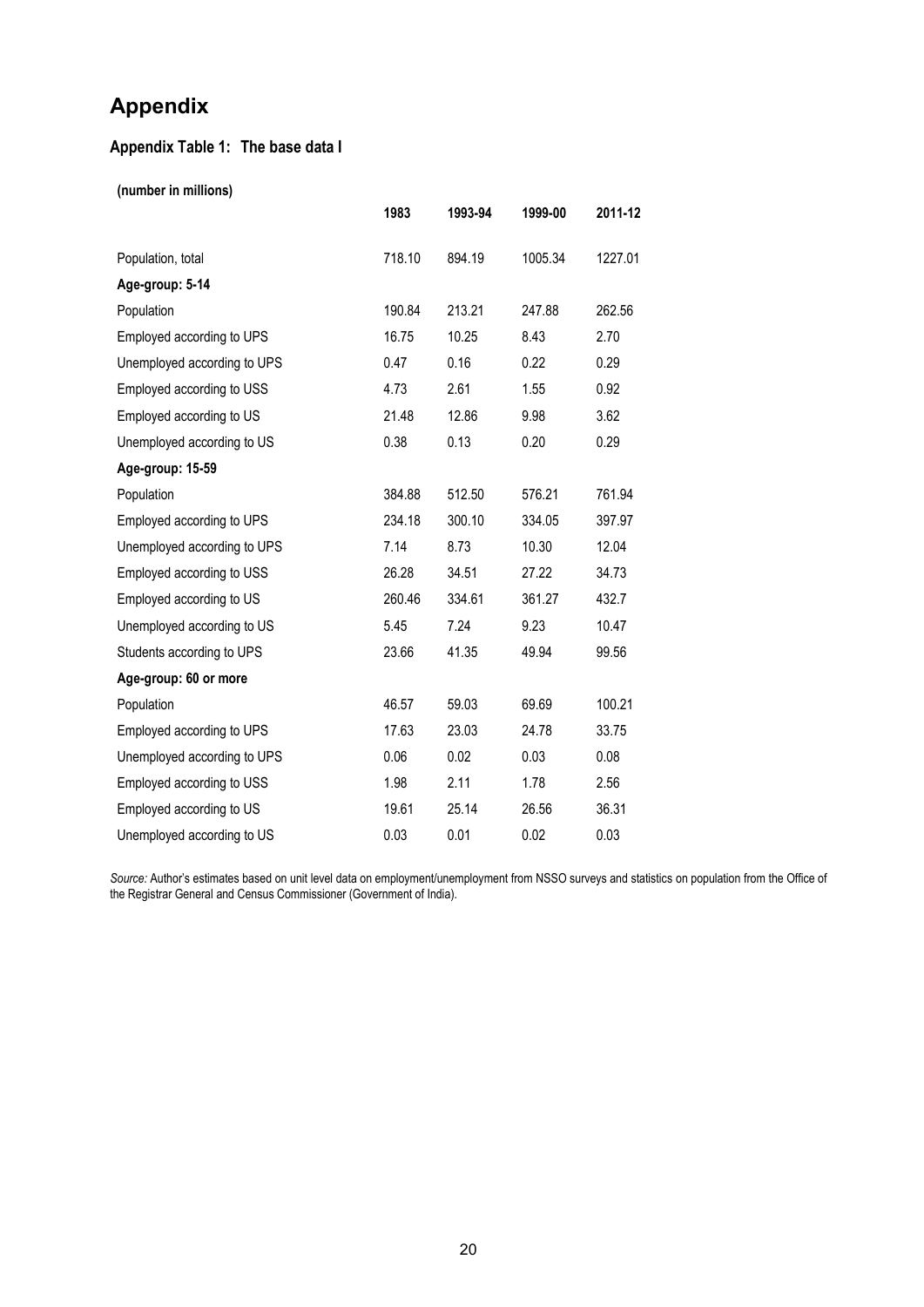#### **Appendix Table 2: The base data II**

**(UPS, age-group: 15-59)**

**(number in millions)**

|                            | 1983   | 1993-94 | 1999-00 | 2011-12 |
|----------------------------|--------|---------|---------|---------|
| All employed               | 234.18 | 300.10  | 334.05  | 397.97  |
| Regular employees          | 38.33  | 48.73   | 56.61   | 85.49   |
| Casual employees           | 73.27  | 101.84  | 116.67  | 120.48  |
| Self-employed              | 122.58 | 149.53  | 160.77  | 192.00  |
| Organised sector           | 24.01  | 27.37   | 36.58   | 68.91   |
| Regular-formal employees   |        |         | 22.83   | 33.57   |
| Regular-informal employees |        |         | 7.97    | 22.80   |
| Casual employees           |        |         | 5.78    | 12.54   |
| Unorganised sector         | 210.17 | 272.73  | 297.48  | 329.06  |
| Regular-informal employees |        |         | 25.82   | 29.12   |
| Casual employees           |        |         | 110.89  | 107.94  |
| Self-employed              |        |         | 160.77  | 192.00  |

*Source:* The estimates of organised sector employment for the years 1983 and 1993-94 (given in italics) are from the Ministry of Labour and Employment (Government of India). All the rest are author's estimates based on unit level data on employment/unemployment from NSSO surveys and statistics on population from the Office of the Registrar General and Census Commissioner (Government of India).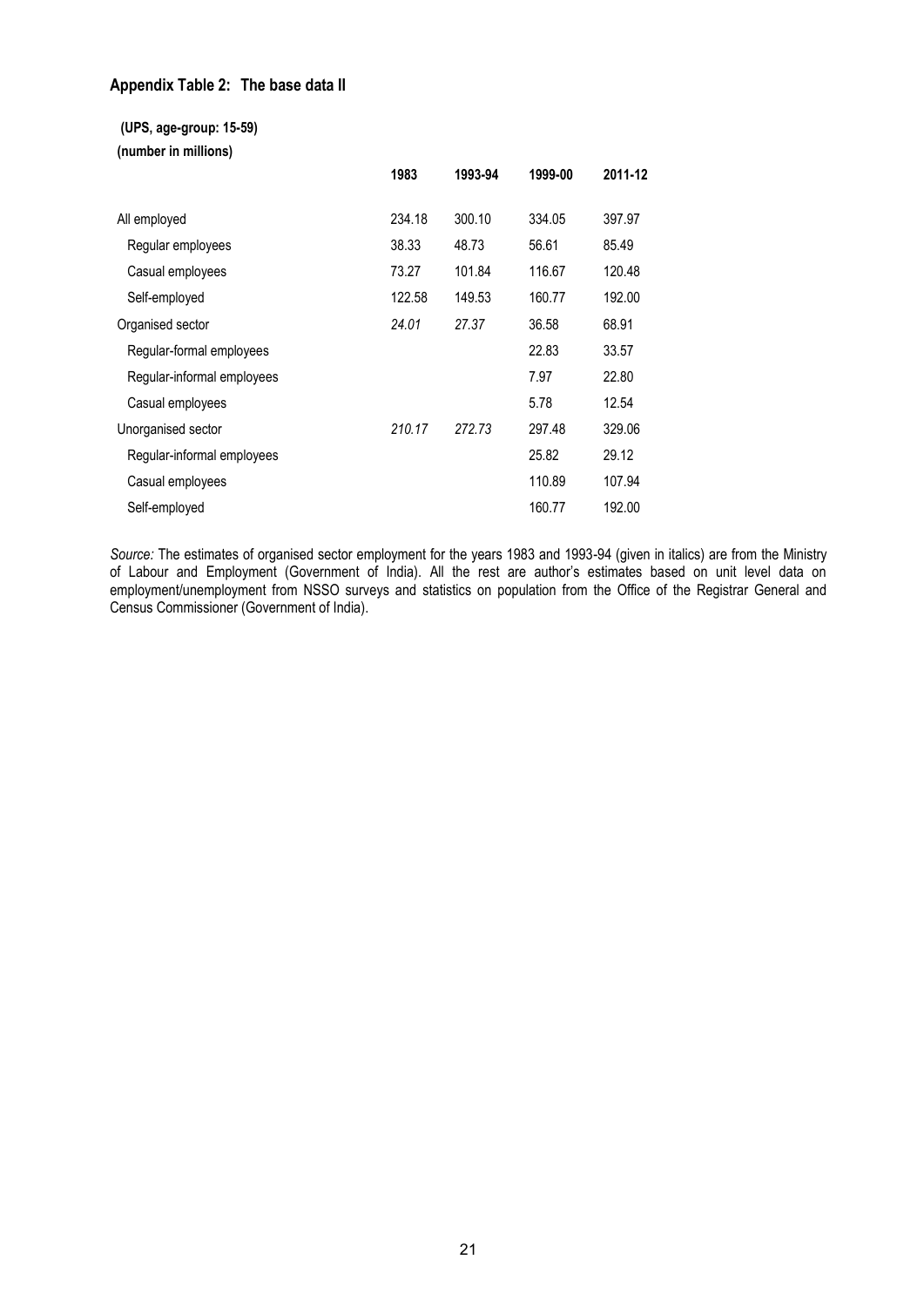## **Appendix Table 3: The base data III**

|  |  | (UPS employed; age-group: 15-59) |  |  |
|--|--|----------------------------------|--|--|
|  |  |                                  |  |  |

| (number in millions)  |  |
|-----------------------|--|
| Days worked per week: |  |

| Regular employees            | 214.11  | 248.63  | 313.87  | 501.67  |
|------------------------------|---------|---------|---------|---------|
| Casual employees             | 337.24  | 555.20  | 582.69  | 630.78  |
| Self-employed                | 731.99  | 852.39  | 922.75  | 1116.08 |
| All employed                 | 1283.34 | 1656.22 | 1819.31 | 2248.53 |
| Days in employment per week: |         |         |         |         |
| Regular employees            | 243.20  | 294.03  | 336.50  | 511.44  |
| Casual employees             | 339.90  | 585.34  | 596.94  | 635.15  |
| Self-employed                | 755.17  | 909.77  | 954.64  | 1146.63 |
| All employed                 | 1338.27 | 1789.14 | 1888.08 | 2293.22 |
| Days unemployed per week:    |         |         |         |         |
| Regular employees            | 2.58    | 2.69    | 2.53    | 1.99    |
| Casual employees             | 71.07   | 103.47  | 75.98   | 60.96   |
| Self-employed                | 14.30   | 14.12   | 17.46   | 11.04   |
| All employed                 | 87.95   | 120.28  | 95.97   | 73.99   |
| Days available per week:     |         |         |         |         |
| Regular employees            | 249.49  | 304.47  | 344.59  | 514.67  |
| Casual employees             | 476.05  | 806.90  | 754.66  | 761.63  |
| Self-employed                | 825.29  | 990.96  | 1030.41 | 1201.41 |
| All employed                 | 1550.83 | 2102.33 | 2129.66 | 2477.71 |

**1983 1993-94 1999-00 2011-12**

*Source:* Author's estimates based on unit level data from NSSO surveys of employment and unemployment.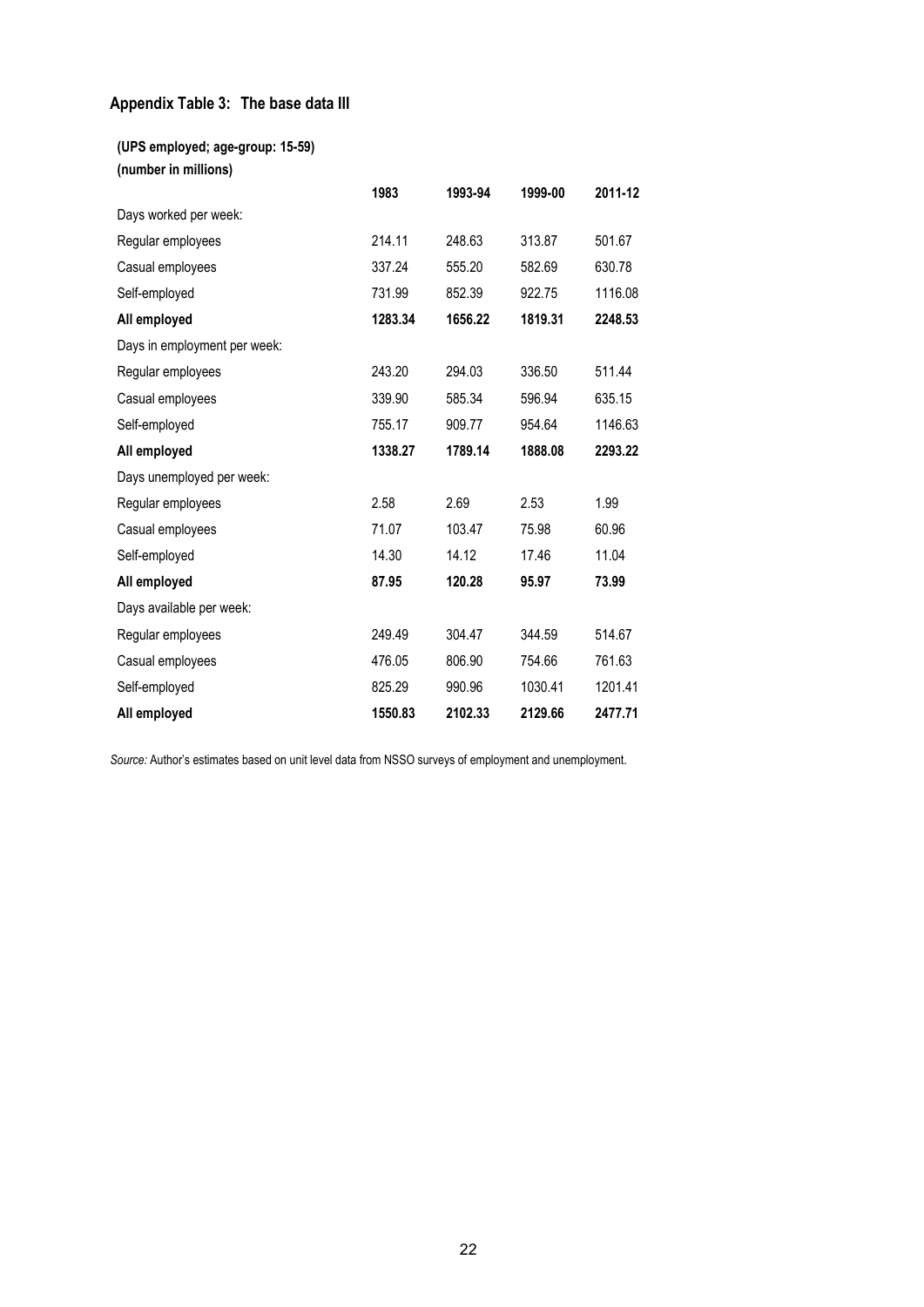## **Employment Working Papers**

*The Working Papers from 2008 are available at:* [www.ilo.org/employment/Whatwedo/Publications/working-papers](http://www.ilo.org/employment/Whatwedo/Publications/working-papers)



**Employment Policy Department**

**For more information visit our website: http://www.ilo.org/employment**

> International Labour Office Employment Policy Department 4, route des Morillons CH-1211 Geneva 22

Email: emp\_policy@ilo.org